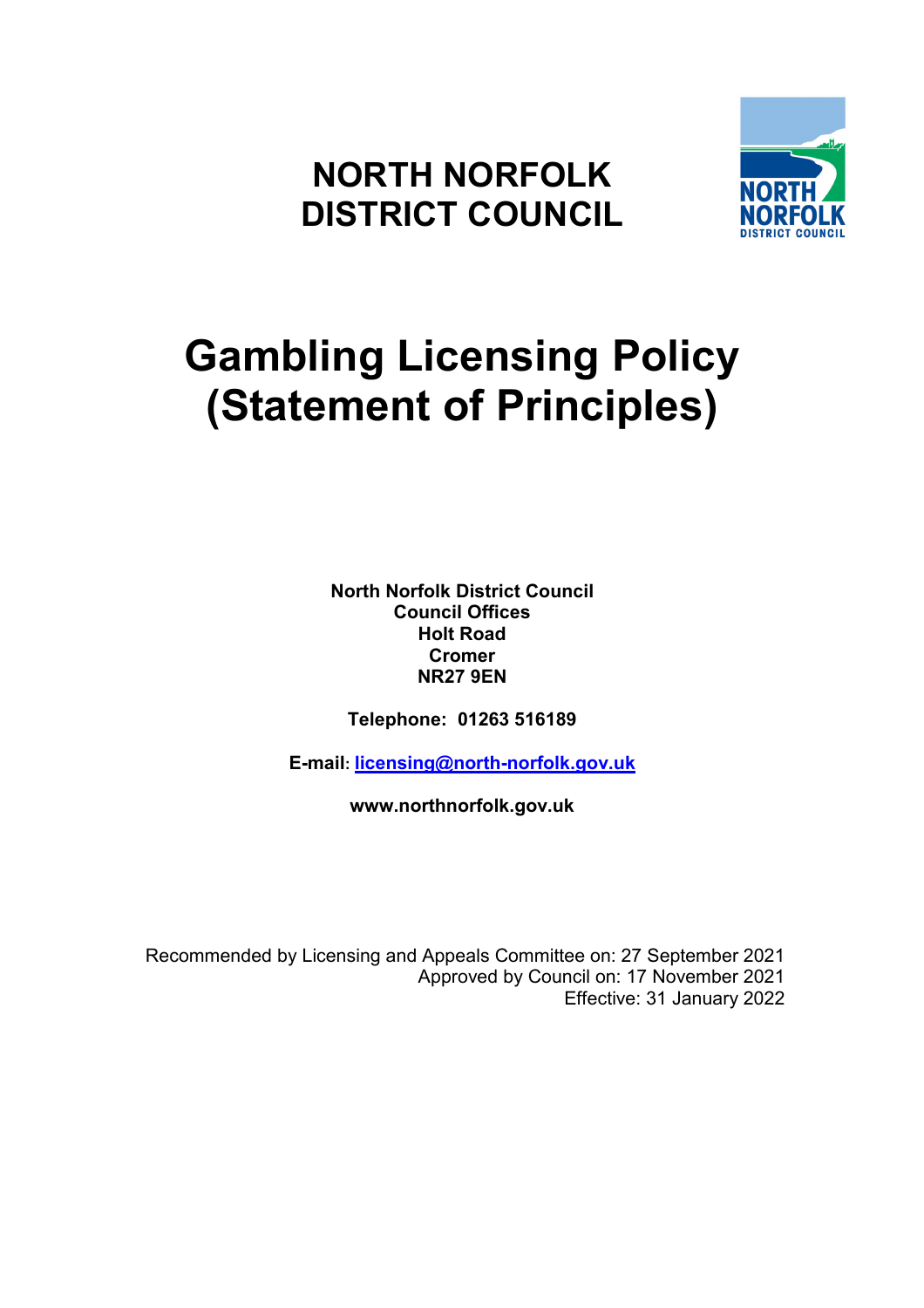# **North Norfolk District Council Gambling Act 2005 Statement of Principles Contents**

| ltem                                                          | Paragraph      |  |  |  |
|---------------------------------------------------------------|----------------|--|--|--|
| Part A - Overview                                             |                |  |  |  |
| The licensing objectives                                      | 1              |  |  |  |
| Introduction                                                  | $\overline{2}$ |  |  |  |
| Declaration                                                   | 3              |  |  |  |
| <b>Responsible Authorities</b>                                | 4              |  |  |  |
| Interested parties                                            | $\overline{5}$ |  |  |  |
| Exchange of information                                       | 6              |  |  |  |
| Enforcement                                                   | $\overline{7}$ |  |  |  |
| Licensing authority functions                                 | 8              |  |  |  |
| <b>Part B - Premises licences</b>                             |                |  |  |  |
| <b>General Principles</b>                                     | 9              |  |  |  |
| <b>Decision Making</b>                                        | 10             |  |  |  |
| Definition of "premises"                                      | 11             |  |  |  |
| <b>Gambling Commission's Relevant Access Provisions</b>       | 12             |  |  |  |
| Location                                                      | 13             |  |  |  |
| Local Risk Assessments and Local Area Profile                 | 14             |  |  |  |
| <b>Public Health and Gambling</b>                             | 15             |  |  |  |
| Planning Permission & Building Regulations                    | 16             |  |  |  |
| Duplication with other regulatory regimes                     | 17             |  |  |  |
| <b>Licensing Objectives</b>                                   | 18             |  |  |  |
| Conditions                                                    | 19             |  |  |  |
| <b>Adult Gaming Centres</b>                                   | 20             |  |  |  |
| (Licensed) Family Entertainment Centres                       | 21             |  |  |  |
| Casinos                                                       | 22             |  |  |  |
| <b>Bingo Premises</b>                                         | 23             |  |  |  |
| <b>Betting premises</b>                                       | 24             |  |  |  |
| <b>Tracks</b>                                                 | 25             |  |  |  |
| Application and Plans                                         | 26             |  |  |  |
| <b>Travelling Fairs</b>                                       | 27             |  |  |  |
| <b>Provisional Statements</b>                                 | 28             |  |  |  |
| <b>Reviews</b>                                                | 29             |  |  |  |
| Part C - Permits / Temporary and Occasional Use Notices       |                |  |  |  |
| Unlicensed Family Entertainment Centre gaming machine permits | 30             |  |  |  |
| (Alcohol) Licensed premises gaming machine permits            | 31             |  |  |  |
| <b>Prize Gaming Permits</b>                                   | 32             |  |  |  |
| <b>Club Gaming and Club Machines Permits</b>                  | 33             |  |  |  |
| <b>Temporary Use Notices</b>                                  | 34             |  |  |  |
| <b>Occasional Use Notices</b>                                 | 35             |  |  |  |
| <b>Small Society Lotteries</b>                                | 36             |  |  |  |
| Part D - Committee, Officer Delegation and Contacts           |                |  |  |  |
| 1. Committee decisions and scheme of delegation               | 37             |  |  |  |
| 2. Contacts                                                   |                |  |  |  |
| <b>Annexes</b>                                                |                |  |  |  |
| <b>List of Persons Consulted</b>                              | 1              |  |  |  |
| <b>Responsible Authorities</b>                                | $\overline{2}$ |  |  |  |
| Table of Delegation of Licensing Functions                    |                |  |  |  |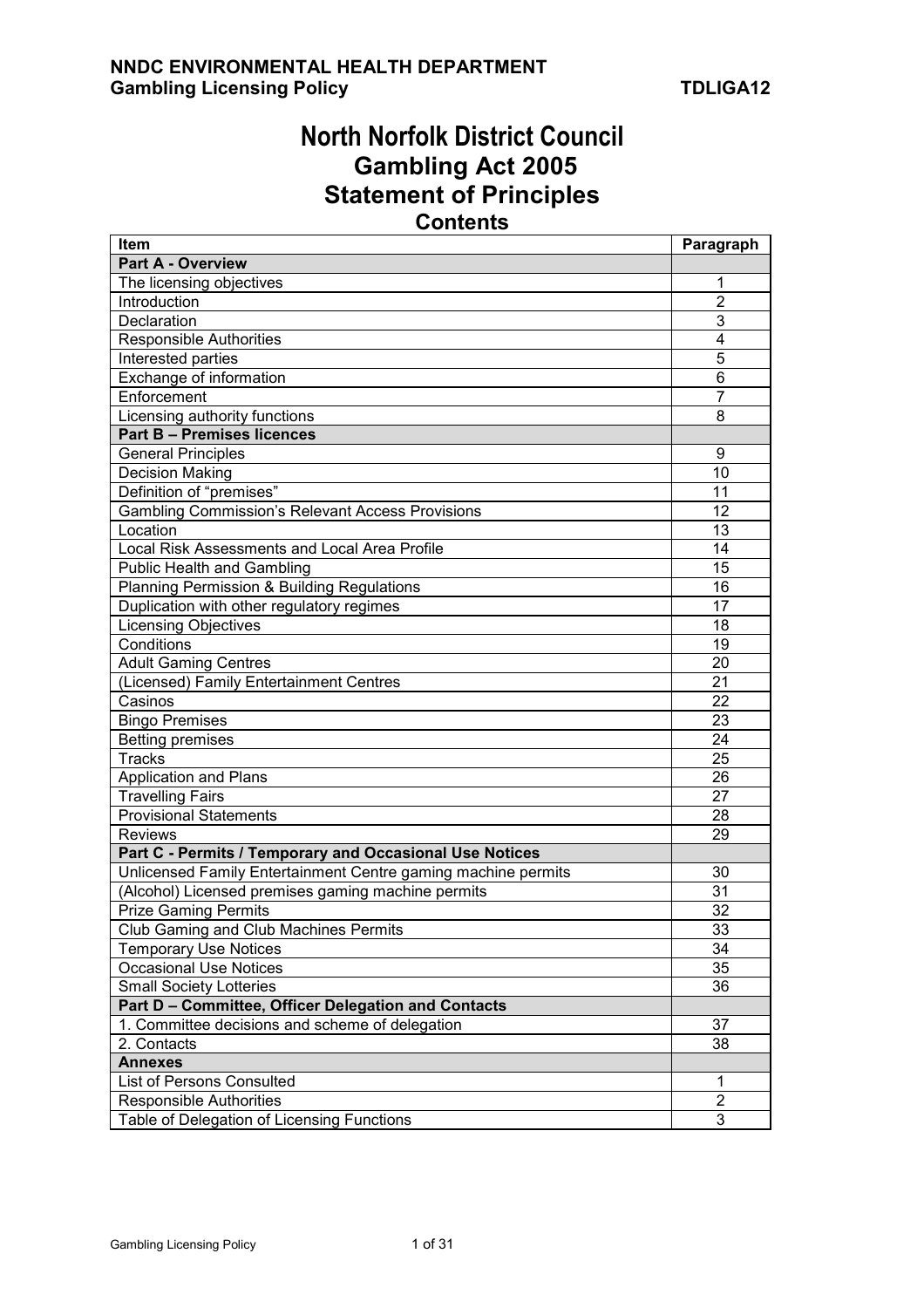# **PART A OVERVIEW**

# **1 The Licensing Objectives**

- 1.1 In exercising most of their functions under the Gambling Act 2005 (hereafter referred to as the Act), licensing authorities must have regard to the licensing objectives as set out in Section 1 of the Act. The licensing objectives are:
	- Preventing gambling from being a source of crime or disorder, being associated with crime or disorder or being used to support crime
	- Ensuring that gambling is conducted in a fair and open way
	- Protecting children and other vulnerable persons from being harmed or exploited by gambling
- 1.2 It should be noted that the Gambling Commission has stated: "The requirement in relation to children is explicitly to protect them from being harmed or exploited by gambling".
- 1.3 This licensing authority is aware that, as per Section 153 of the Act, in making decisions about premises licences and temporary use notices it should aim to permit the use of premises for gambling in so far as it thinks it:
	- in accordance with any relevant code of practice issued by the Gambling **Commission**
	- in accordance with any relevant guidance issued by the Gambling Commission (http://www.gamblingcommission.gov.uk/PDF/GLA5-updated-September-2016.pdf)
	- reasonably consistent with the licensing objectives
	- in accordance with the Authority's Gambling Licensing Policy Statement of **Principles**

# **2 Introduction**

- 2.1 North Norfolk District Council is situated in the County of Norfolk, which contains seven District Councils in total. The Council area has a population of approximately 105,000 covering an area of 400 square miles making it one of the smaller districts in Norfolk. The Council's area is mainly rural/coastal and has 5 market towns. Licences that can be issued under the Gambling Act 2005 in North Norfolk District Council's areas relate to, for example, betting shops, permitting gambling machines in licenced premises, family entertainment centres, adult gaming centres, bingo venues, and race tracks.
- 2.2 The mainstays of North Norfolk's economies are tourism, agriculture and service industries. The majority of these sectors have suffered decline in employment and are prone to cyclical and seasonal variations.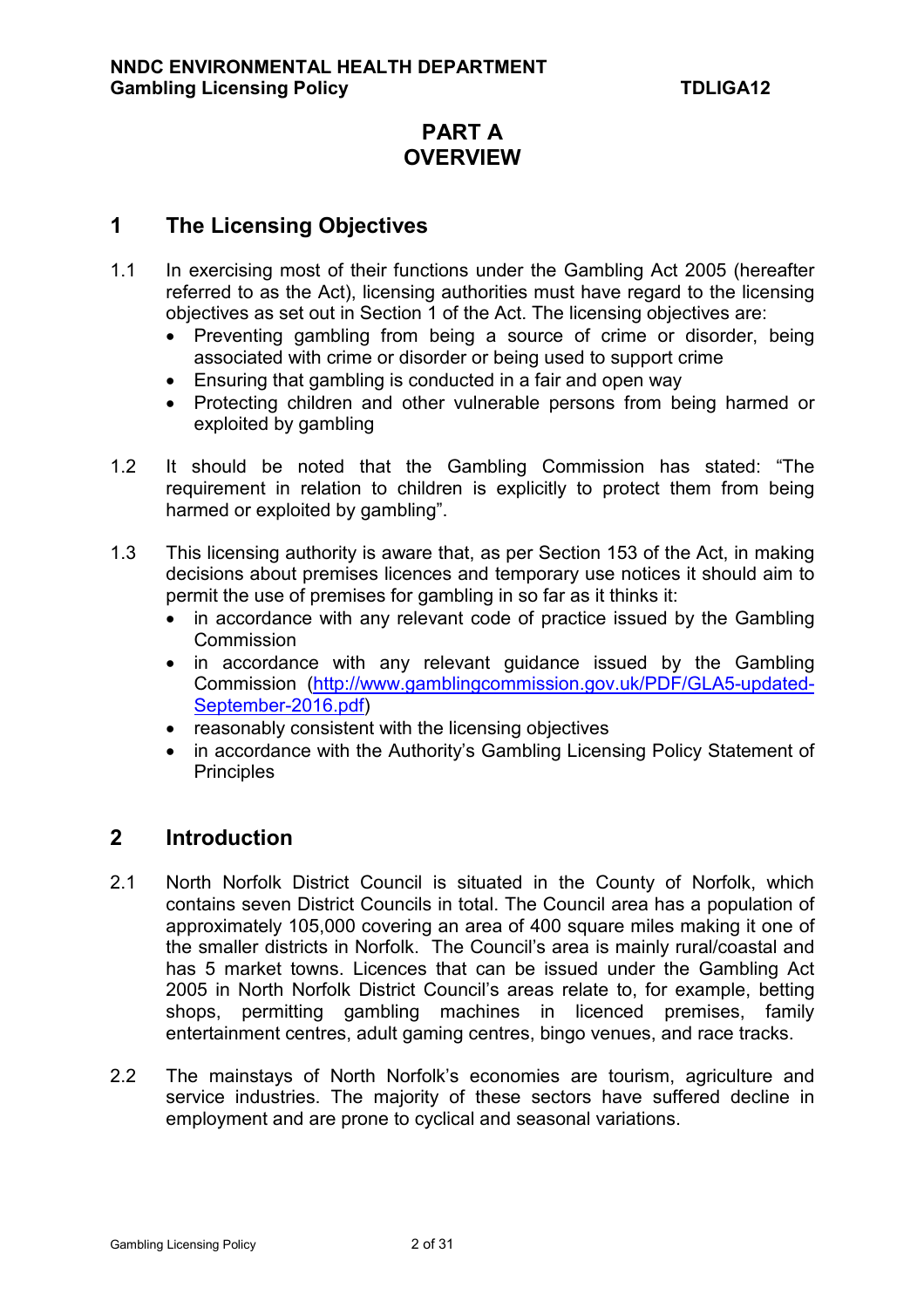- 2.3 Licensing authorities are required by the Act to publish a statement of the principles which they propose to apply when exercising their functions. This statement must be published at least every three years. The statement must also be reviewed from "time to time" and any amended parts re-consulted upon. The statement must be then re-published. The Council's first gambling policy was adopted on 1<sup>st</sup> November 2006.
- 2.4 North Norfolk District Council will consult widely upon this statement of principles before finalising and publishing. A list of persons who have been consulted is provided in **Annex 1**.
- 2.5 The Act requires that the following parties are consulted by licensing authorities:
	- The Chief Officer of Police
	- One or more persons who appear to the authority to represent the interests of persons carrying on gambling businesses in the authority's area
	- One or more persons who appear to the authority to represent the interests of persons who are likely to be affected by the exercise of the authority's functions under the Act
- 2.6 Our consultation took place between the 5 July 2018 and 3 September 2018 and followed HM Government Consultation Principles (published 2018), which is available at; https://www.gov.uk/government/publications/consultationprinciples-guidance
- 2.7 The full list of any comments made and the consideration by the Council of those comments will be available by request to the Public Protection Manager at the Council.
- 2.8 The policy was approved at a meeting of the Full Council on the 21 November 2018 and was published via the Council's website on the 14 January 2019.
- 2.9 Should you have any comments as regards this statement of principles please send them via email or letter to: The Licensing Manager

 North Norfolk District Council Holt Road Cromer Norfolk NR27 9EN licensing@north-norfolk.gov.uk

2.9 It should be noted that this policy statement will not override the right of any person to make an application, make representations about an application, or apply for a review of a licence, as each will be considered on its own merits and according to the statutory requirements of the Act.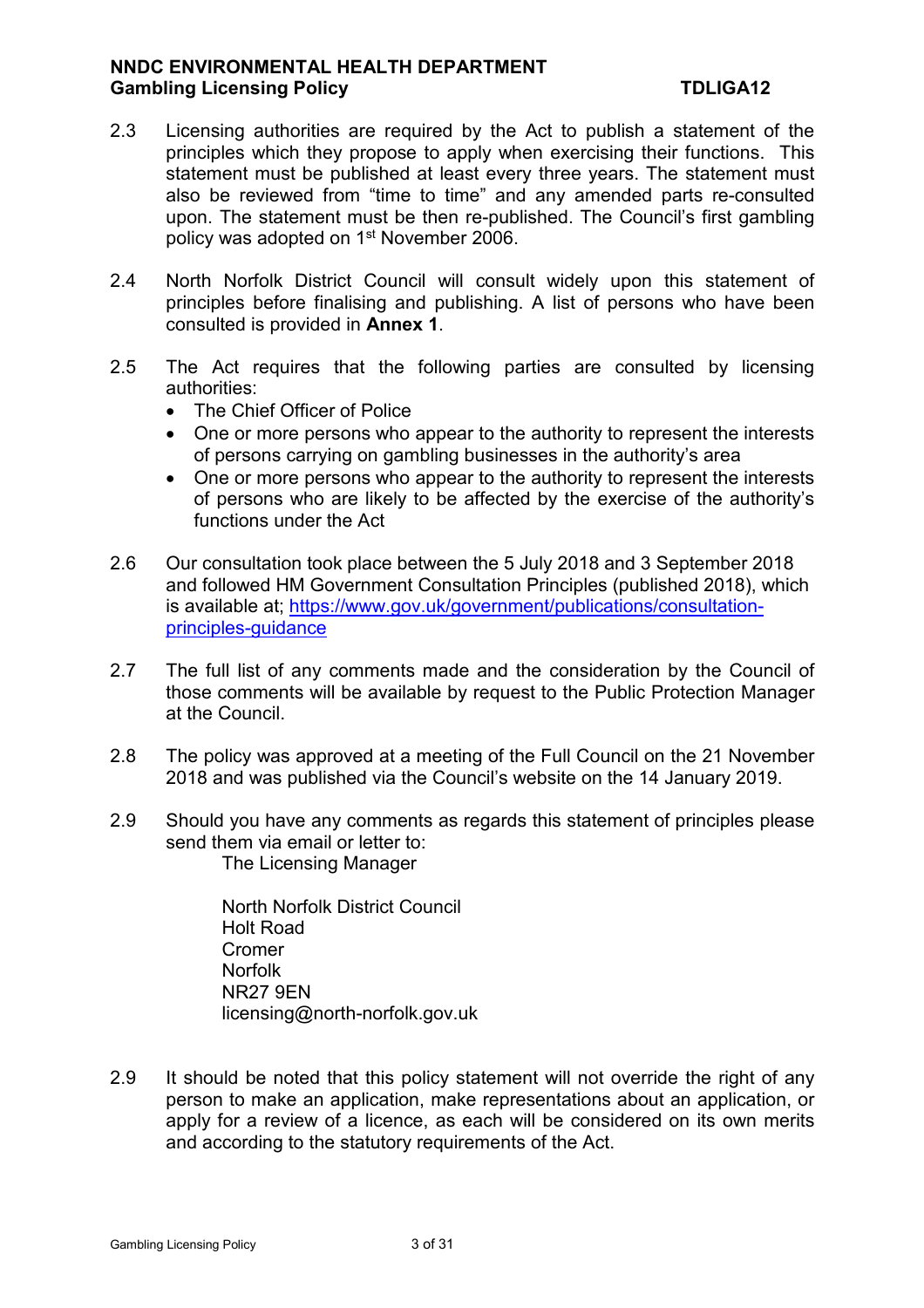# **3 Declaration**

3.1 In producing the final statement, this Licensing Authority declares that it has had regard to the licensing objectives of the Act, the Guidance to local authorities issued by the Gambling Commission and any responses from those consulted on the statement.

# **4 Responsible Authorities**

- 4.1 The licensing authority is required to state the principles it will apply in exercising its powers under Section 157(h) of the Act to designate, in writing, a body which is competent to advise the authority about the protection of children from harm. The principles are:
	- the need for the body to be responsible for an area covering the whole of the licensing authority's area
	- the need for the body to be answerable to democratically elected persons, rather than any particular vested interest group
- 4.2 This Authority designates the Norfolk Local Safeguarding Children Board for this purpose, https://www.norfolklscb.org/.
- 4.3 The contact details of all the Responsible Authorities under the Act are attached at **Annex 2**.

# **5 Interested parties**

5.1 Interested parties can make representations about licence applications or apply for a review of an existing licence. These parties are defined in the Gambling Act 2005 as follows:

"For the purposes of this Part a person is an interested party in relation to an application for or in respect of a premises licence if, in the opinion of the licensing authority which issues the licence or to which the applications is made, the person;

- a) lives sufficiently close to the premises to be likely to be affected by the authorised activities
- b) has business interests that might be affected by the authorised activities
- c) represents persons who satisfy paragraph (a) or (b)"
- 5.2 The licensing authority is required to state the principles it will apply in exercising its powers under the Act to determine whether a person is an interested party. The principles are:
	- Each case will be decided upon its merits. This Authority will not apply a rigid rule to its decision making. It will consider the examples of considerations provided in the Gambling Commission's guidance for local authorities. It will also consider the Gambling Commission's guidance that "has business interests" should be given the widest possible interpretation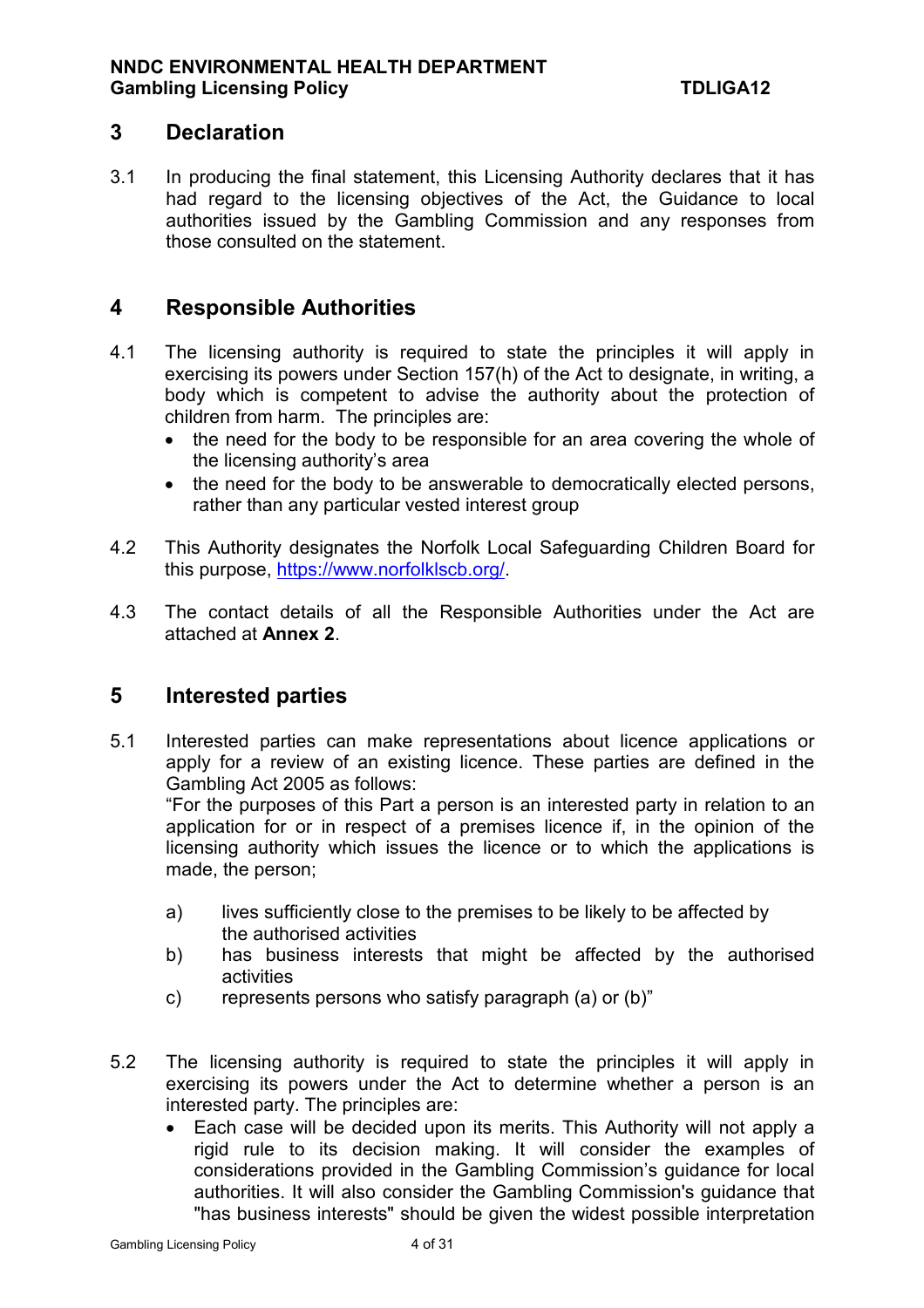and include partnerships, charities, faith groups and medical practices.

- Interested parties can be persons who are democratically elected such as Councillors and MP's. No specific evidence of being asked to represent an interested person will be required as long as the Councillor/MP represent the wards likely to be affected. Likewise, Parish Councils likely to be affected will be considered to be interested parties. Other than these however, this Authority will generally require written evidence that a person/body (e.g. an advocate/relative) 'represents' someone who either lives sufficiently close to the premises to be likely to be affected and/or has business interests that might be affected by the authorised activities. A letter from one of these persons, requesting the representation is sufficient.
- 5.3 If individuals wish to approach Councillors to ask them to represent their views, then care should be taken that the Councillors are not part of the Licensing Committee dealing with the licence application. If there are any doubts, then please contact the Councils Public Protection Team.

# **6 Exchange of Information**

- 6.1 Licensing authorities are required to include in their statements the principles to be applied by the authority in exercising the functions under Sections 29 and 30 of the Act with respect to the exchange of information between it and the Gambling Commission and the functions under Section 350 of the Act with the respect to the exchange of information between it and the other persons listed in Schedule 6 to the Act.
- 6.2 The principle that this Licensing Authority applies is that it will act in accordance with the provisions of the Act in its exchange of information which includes the provision that the Data Protection Act 2018 will not be contravened. The Licensing Authority will also have regard to any guidance issued by the Gambling Commission to local authorities on this matter, as well as any relevant regulations issued by the Secretary of State under the powers provided in the Act.

# **7 Enforcement**

- 7.1 Licensing authorities are required by regulation under the Act to state the principles to be applied by the authority in exercising the functions under Part 15 of the Act with respect to the inspection of premises; and the powers under Section 346 of the Act to institute criminal proceedings in respect of the offences specified.
- 7.2 This Licensing Authority's principles are it will be guided by the Gambling Commission's guidance for local authorities and will endeavour to be:
	- **Proportionate**: regulators should only intervene when necessary: remedies should be appropriate to the risk posed and costs identified and minimised
	- **Accountable**: regulators must be able to justify decisions and be subject to public scrutiny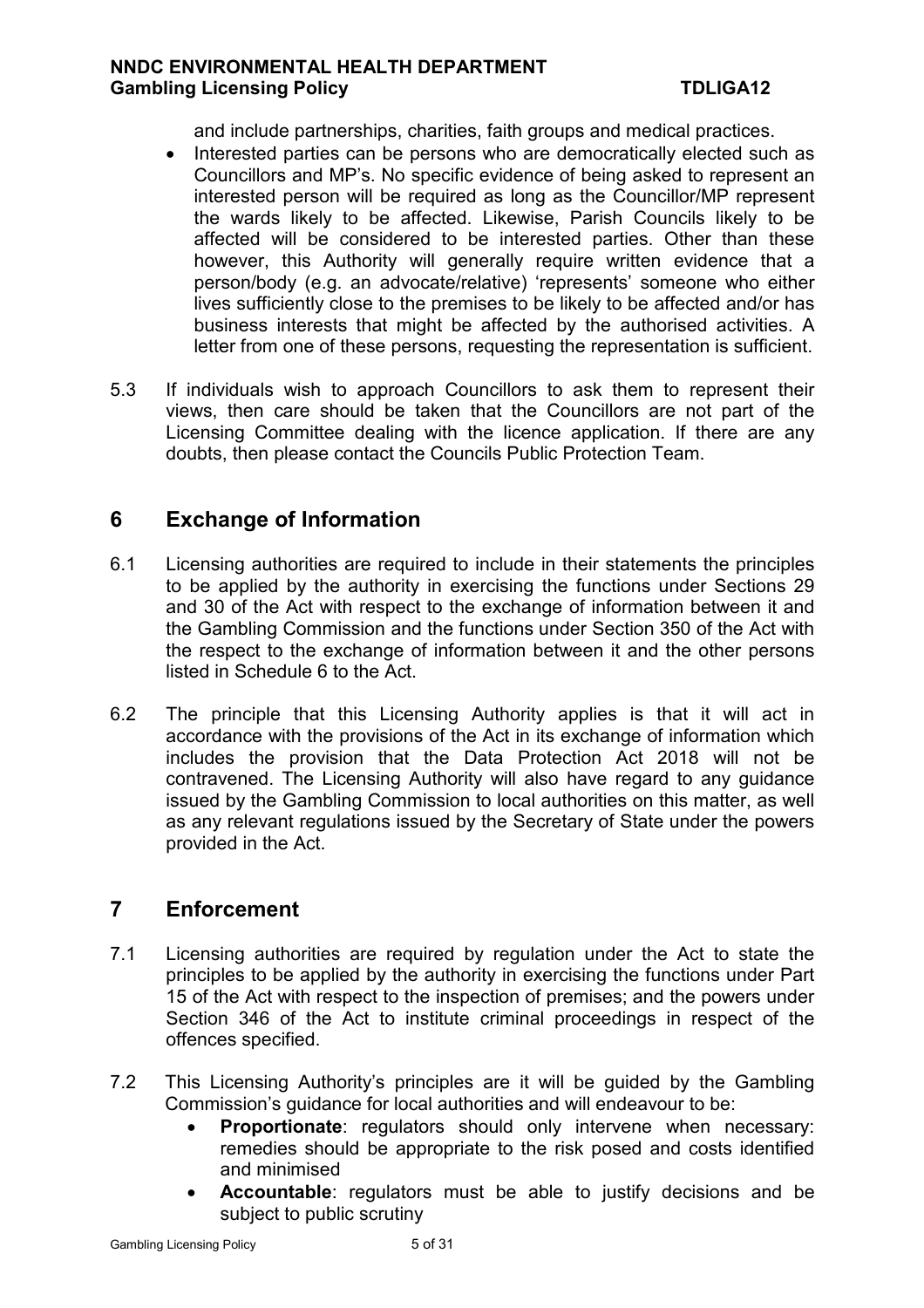- **Consistent**: rules and standards must be joined up and implemented fairly
- **Transparent**: regulators should be open and keep regulations simple and user friendly
- **Targeted:** regulations should be focused on the problem and minimise side effects
- 7.3 The Licensing Authority will endeavour to avoid duplication with other regulatory regimes so far as possible.
- 7.4 This Licensing Authority inspection programme will be risk-based and take into account;
	- The licensing objectives
	- Relevant codes of practice
	- Guidance issued by the Gambling Commission, in particular at Part 36
	- This statement of principles
- 7.5 The main enforcement and compliance role for this Licensing Authority in terms of the Act is to ensure compliance with the premises licences and other permissions which it authorises. The Gambling Commission is the enforcement body for the operating and personal licences. It is also worth noting that concerns about manufacture, supply or repair of gaming machines are not dealt with by the Licensing Authority but should be notified to the Gambling Commission.

# **8 Licensing Authority functions**

- 8.1 Licensing authorities are required under the Act to:
	- be responsible for the licensing of premises where gambling activities are to take place by issuing *Premises Licences*
	- issue *Provisional Statements*
	- regulate *members' clubs* and *miners' welfare institutes* who wish to undertake certain gaming activities via issuing Club Gaming Permits and/or Club Machine Permits
	- issue *Club Machine Permits* to *Commercial Clubs*
	- grant permits for the use of certain lower stake gaming machines at *unlicensed Family Entertainment Centres*
	- receive notifications from alcohol licensed premises (under the Licensing Act 2003) for the use of two or fewer gaming machines
	- issue *Licensed Premises Gaming Machine Permits* for premises licensed to sell/supply alcohol for consumption on the licensed premises, under the Licensing Act 2003, where there are more than two machines
	- register *small society lotteries* below prescribed thresholds
	- issue *Prize Gaming Permits*
	- receive and Endorse *Temporary Use Notices*
	- receive *Occasional Use Notices*
	- provide information to the Gambling Commission regarding details of licences issued (see section above on 'information exchange')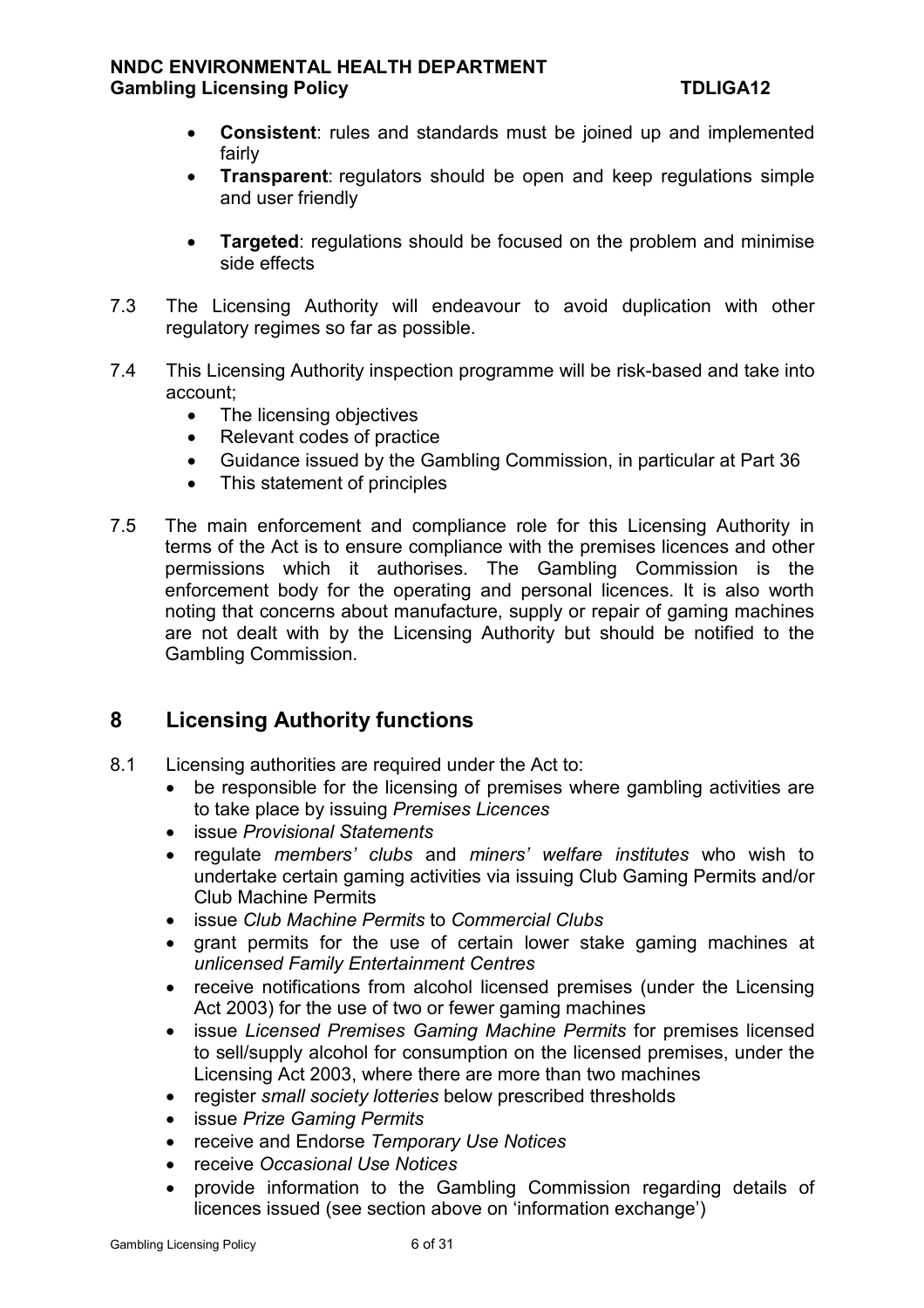- maintain registers of the permits and licences that are issued under these functions
- 8.2 It should be noted that Licensing Authorities are not involved in licensing remote gambling at all; this is regulated by the Gambling Commission via operating licences.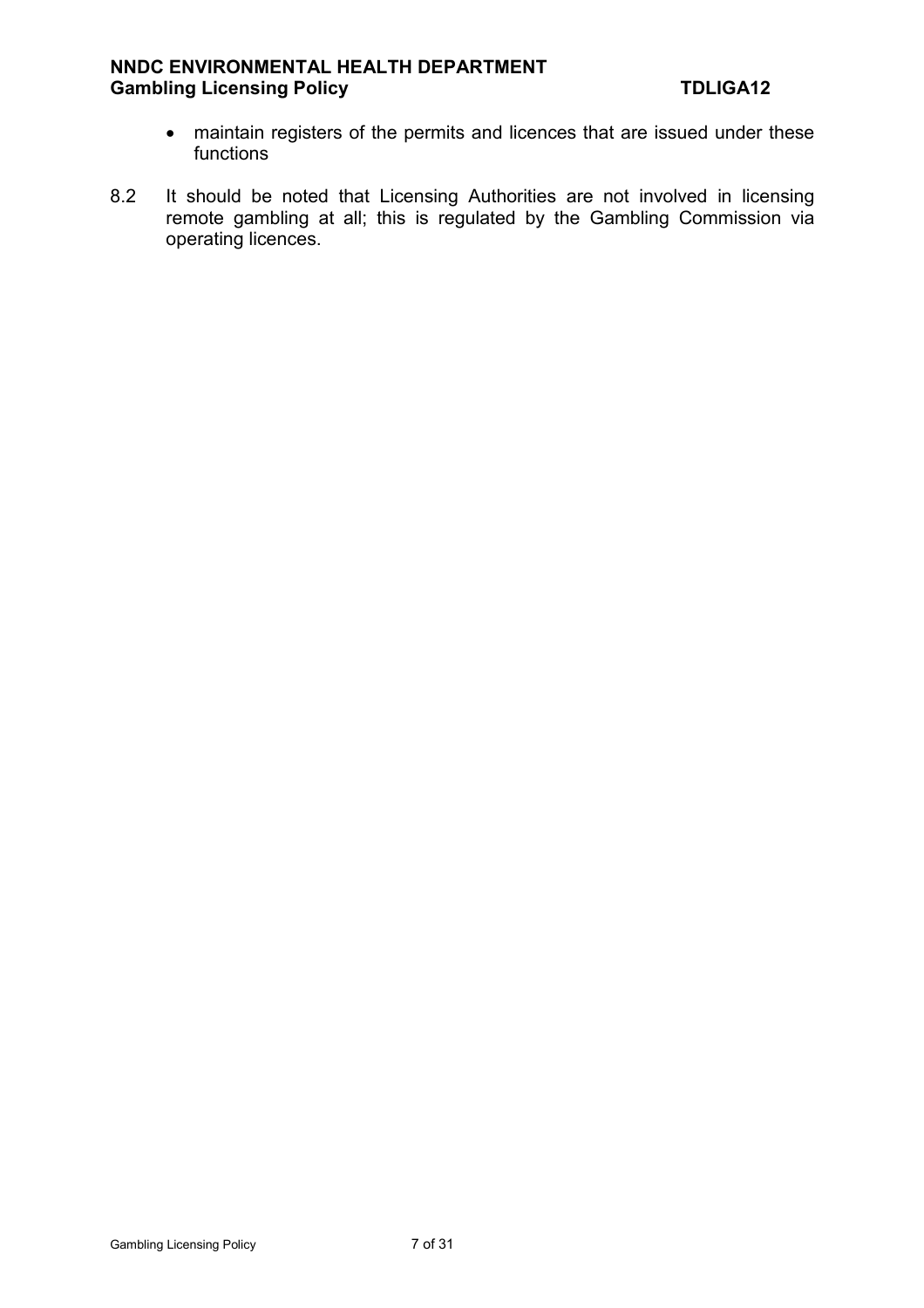# **PART B PREMISES LICENCES: CONSIDERATION OF APPLICATIONS**

# **9 General Principles**

9.1 Premises licences are subject to the requirements set-out in the Gambling Act 2005 and regulations, as well as specific mandatory and default conditions which are detailed in regulations issued by the Secretary of State. Licensing Authorities are able to exclude default conditions and also attach others, where it is deemed to be appropriate to ensure licensing objectives are met.

# **10 Decision making**

- 10.1 This Licensing Authority is aware that in making decisions about premises licences it should aim to permit the use of premises for gambling in so far as it thinks it:
	- in accordance with any relevant code of practice issued by the Gambling Commission
	- in accordance with any relevant guidance issued by the Gambling **Commission**
	- reasonably consistent with the licensing objectives
	- in accordance with the authority's statement of licensing policy
- 10.2 It is appreciated that as per the Gambling Commission's Guidance for local authorities "moral objections to gambling are not a valid reason to reject applications for premises licences" (except as regards any 'no casino resolution' - see section on Casinos below – Paragraph 21) and also that unmet demand is not a criterion for a Licensing Authority.

# **11 Definition of "premises"**

- 11.1 In the Act, "premises" is defined as including "any place". Section 152 therefore prevents more than one premises licence applying to any place. But a single building could be subject to more than one premises licence, provided they are for different parts of the building and the different parts of the building can be reasonably regarded as being different premises. This approach has been taken to allow large, multiple unit premises such as a pleasure park, pier, track or shopping mall to obtain discrete premises licences, where appropriate safeguards are in place. However, the Licensing Authority shall pay particular attention if there are issues about sub-divisions of a single building or plot and shall ensure that mandatory conditions relating to access between premises are observed.
- 11.2 The Gambling Commission states in its guidance to licensing authorities that: "In most cases the expectation is that a single building/plot will be the subject of an application for a licence, for example, 32 High Street. But, that does not mean 32 High Street cannot be the subject of separate premises licences for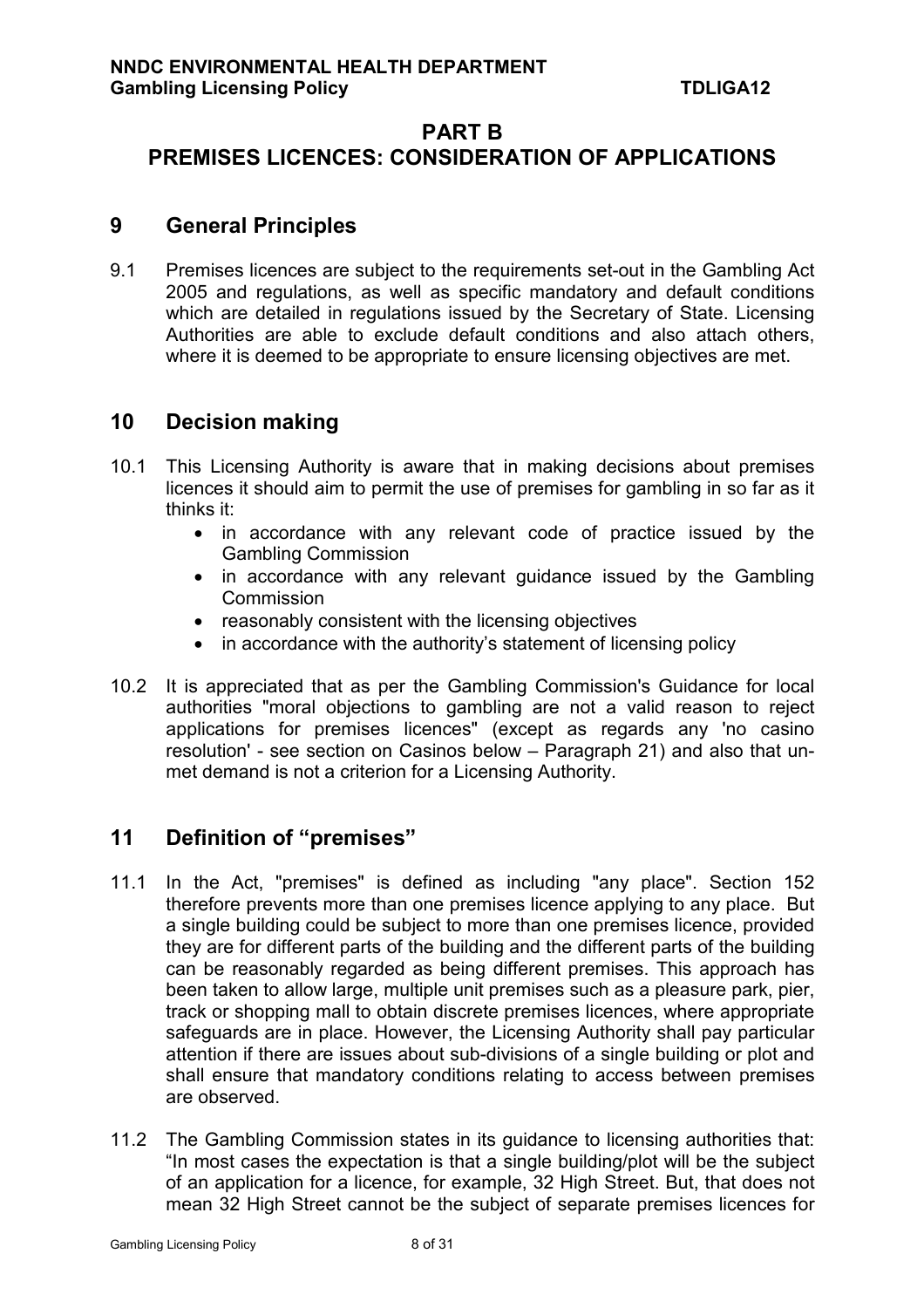the basement and ground floor, if they are configured acceptably. Whether different parts of a building can properly be regarded as being separate premises will depend on the circumstances. The location of the premises will clearly be an important consideration and the suitability of the division is likely to be a matter for discussion between the operator and the Licensing Officer. However, the Commission does not consider that areas of a building that are artificially or temporarily separated, for example by ropes or moveable partitions, can properly be regarded as different premises."

- 11.3 This Licensing Authority takes particular note of the Gambling Commission's Guidance to Licensing Authorities which states that: Licensing Authorities should take particular care in considering applications for multiple licences for a building and those relating to a discrete part of a building used for other (non-gambling) purposes. In particular, they should be aware of the following:
	- The third licensing objective seeks to protect children from being harmed by gambling. In practice that means not only preventing them from taking part in gambling, but also preventing them from being in close proximity to gambling. Therefore, premises should be configured so that children are not invited to participate in, have accidental access to or closely observe gambling where they are prohibited from participating
	- Entrances to and exits from parts of a building covered by one or more premises licences should be separate and identifiable so that the separation of different premises is not compromised and people do not "drift" into a gambling area. In this context it should normally be possible to access the premises without going through another licensed premises or premises with a permit
	- Customers should be able to participate in the activity named on the premises licence
- 11.4 The guidance also gives a list of factors which the licensing authority should be aware of, which may include:
	- Do the premises have a separate registration for business rates?
	- Is the premises' neighbouring premises owned by the same person or someone else?
	- Can each of the premises be accessed from the street or a public passageway?
	- Can the premises only be accessed from any other gambling premises?
- 11.5 This Authority will consider these and other relevant factors in making its decision, depending on all the circumstances of the case.

# **12 The Gambling Commission's relevant access provisions for each premises type**

### 12.1 **Casinos**

- The principal access entrance to the premises must be from a street
- No entrance to a casino must be from premises that are used wholly or mainly by children and/or young persons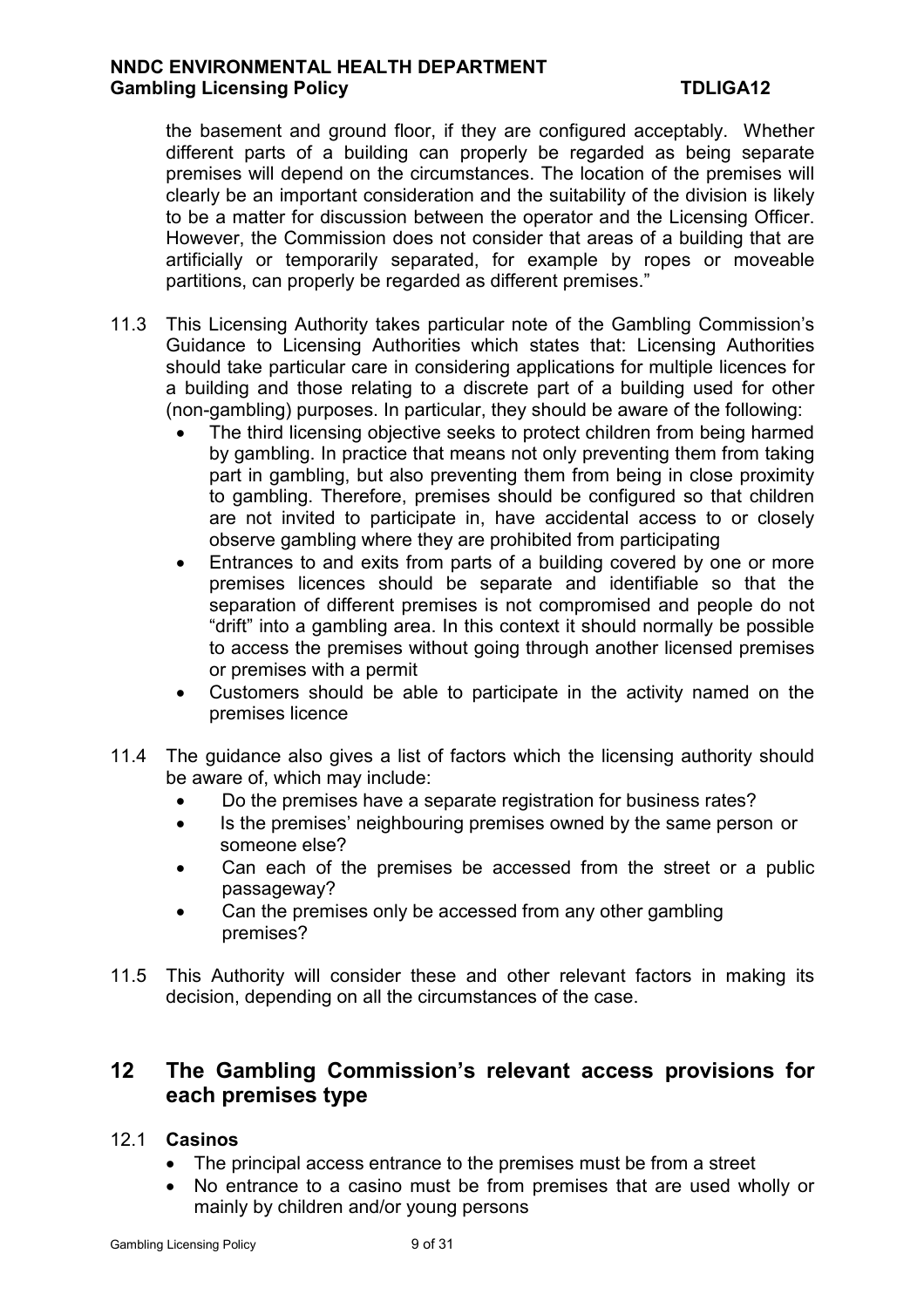No customer must be able to enter a casino directly from any other premises which holds a gambling premises licence

#### 12.2 **Adult Gaming Centre**

• No customer must be able to access the premises directly from any other licensed gambling premises

#### 12.3 **Betting Shops**

- Access must be from a street or from another premises with a betting premises licence
- No direct access from a betting shop to another premises used for the retail sale of merchandise or services. In effect there cannot be an entrance to a betting shop from a shop of any kind and you could not have a betting shop at the back of a café – the whole area would have to be licensed.

#### 12.4 **Tracks**

- No customer should be able to access the premises directly from:
	- o a casino
	- $\circ$  an adult gaming centre

#### 12.5 **Bingo Premises**

- No customer must be able to access the premise directly from:
	- o a casino
	- $\circ$  an adult gaming centre
	- $\circ$  a betting premises, other than a track

#### 12.6 **Family Entertainment Centre**

- No customer must be able to access the premises directly from:
	- o a casino
	- $\circ$  an adult gaming centre
	- $\circ$  a betting premises, other than a track
- 12.7 The Gambling Commission's guidance to licensing authorities contains further guidance on this issue, which this Authority will also take into account in its decision-making.

### **13 Location**

13.1 This Licensing Authority is aware that demand issues cannot be considered with regard to the location of premises but that considerations in terms of the licensing objectives are relevant to its decision-making. As per the Gambling Commission's guidance for local authorities, this Authority will pay particular attention to the protection of children and vulnerable persons from being harmed or exploited by gambling, as well as issues of crime and disorder.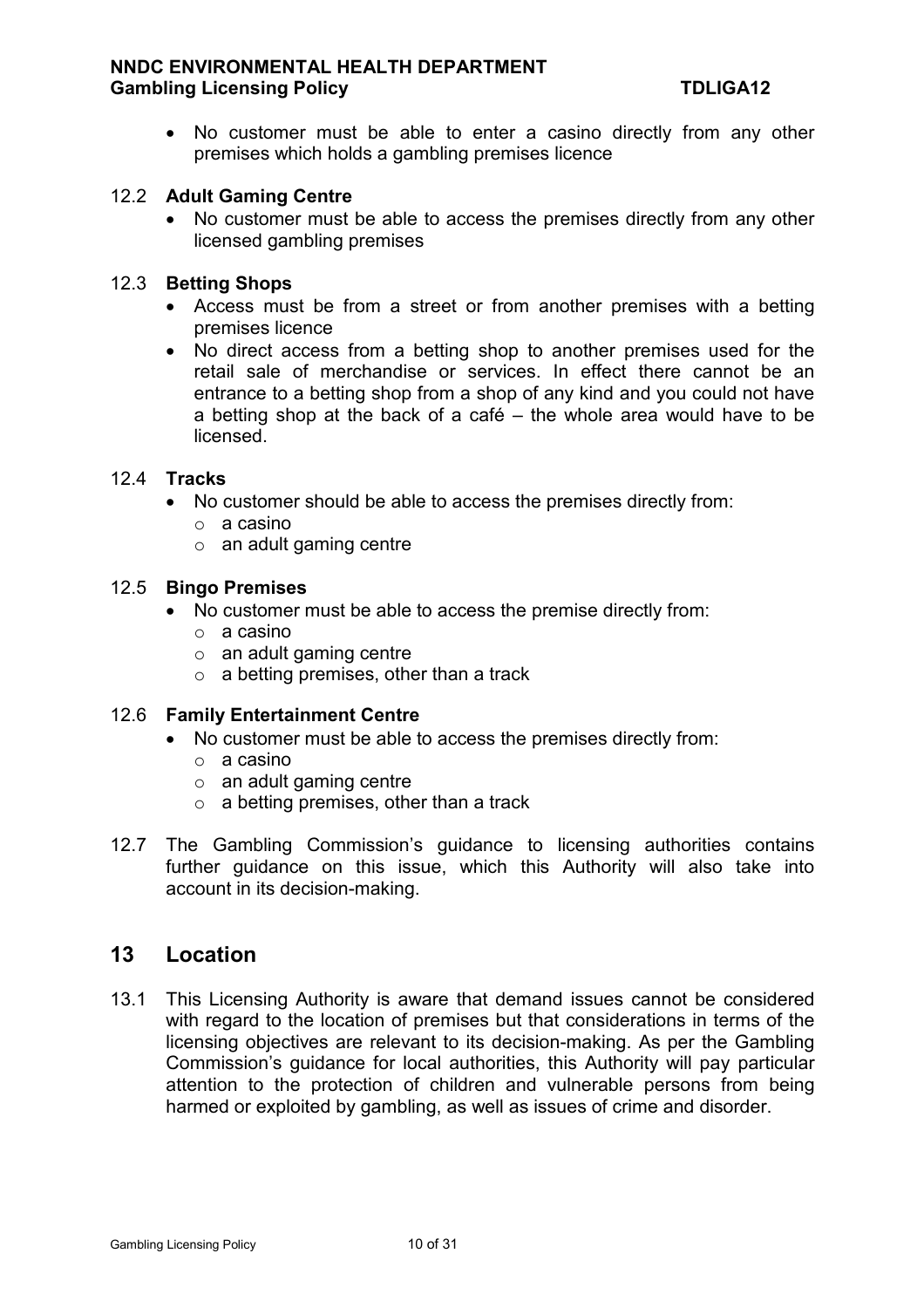# **14 Local Area Profiling**

- 14.1 The Social Responsibility Code, which is part of the Gambling Commissions, Licensing Conditions and Codes of Practice, most recently published in January 2018 (effective from 4 April 2018) requires licensees to assess the local risks to the licensing objectives posed by their gambling operations at each of their premises, and have policies, procedures and control measures to mitigate those risks. Additionally, applicants have to undertake a local assessment when applying for a new or variation of a premises licence, to take account of significant changes in the local circumstances or when there are significant changes at the licensee's premises.
- 14.2 Licensees should share their Risk Assessment with the Licensing Authority when applying for a premises licence or applying for a variation to existing licenced premises, or otherwise on request.
- 14.3 The Licensing Authority is aware that there is no mandatory requirement to have a local area profile but recognises that one may offer a number of benefits. Should evidence be obtained to identify local risk areas then these will be reflected in a separate document and made available from the Public Protection Team and on the Council's website.
- 14.4 Enquiries with relevant organisations have not revealed any data to suggest that there are any areas within the District that could be identified as a risk.

# **15 Public Health and Gambling**

- 15.1 The District Council will work with Norfolk County Council Public Health Team to support the national position of the Gambling Commission on the prevention of problem gambling  $^1$ , which the commission states should be a Public Health issue that is tackled in a comprehensive way alongside other public health issues like alcohol, drug misuse, or obesity, addressed by a range of organisations and agencies working co-operatively.
- 15.2 Public Health's role is to focus on the prevention of harm to vulnerable people within Norfolk, and any health harms that can be caused, or exacerbated by gambling. North Norfolk District Council, as the Local authority, welcomes the support and assistance from Norfolk County Council to residents based in North Norfolk to support a move towards the prevention of health harms for individuals and communities being considered in the Gambling licensing process.
- 15.3 Norfolk County Council should support North Norfolk District Council and the the Statement of principles, and, where appropriate, a Local profile that identifies the wider health harms relating to gambling that includes mental health, housing, community welfare and debt. All these areas are connected to poor health outcomes, not only for an individual, but for the surrounding family and the community.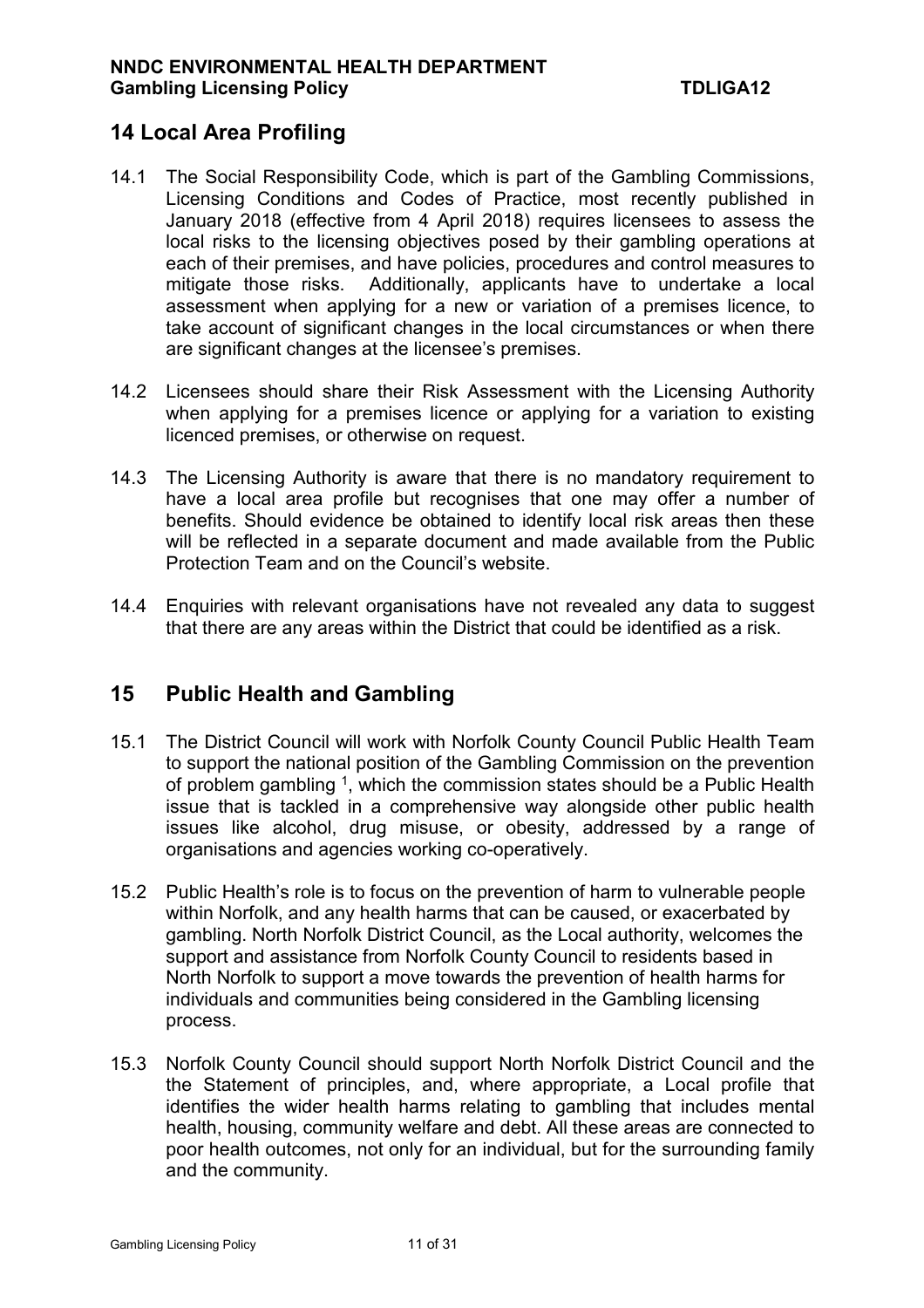<sup>1</sup> https://www.gamblingcommission.gov.uk/PDF/Gambling-related-harm-as-a-public-health-issue.pdf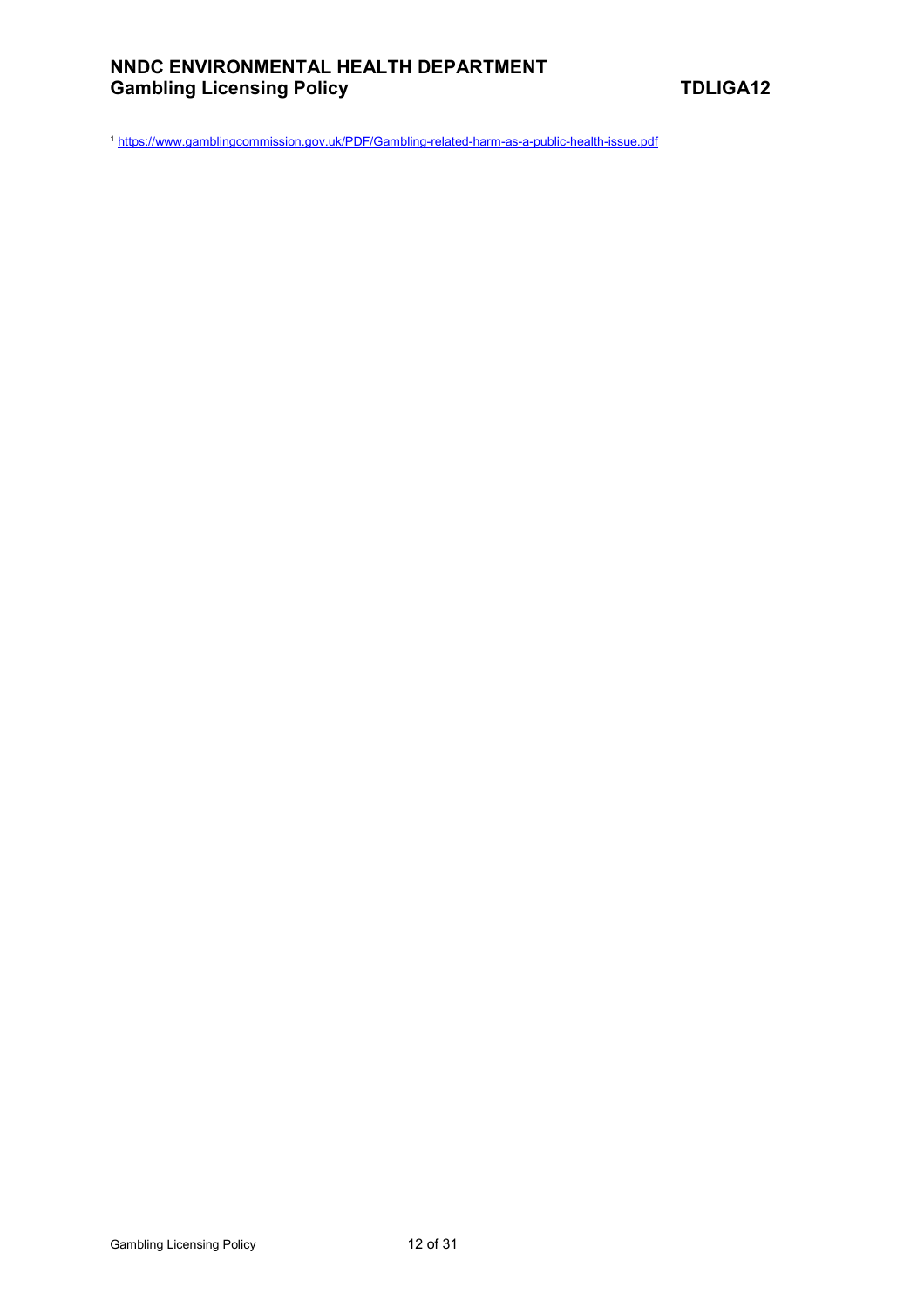# **16 Planning Permission / Building Regulations**

- 16.1 In determining applications the Licensing Authority will not take into consideration matters that are not related to gambling and the licensing objectives. An example would be, the likelihood of the applicant obtaining planning permission or building regulations approval for their proposal.
- 16.2 The Licensing Authority is aware that a premises licence, once it comes into effect, authorises premises to be used for gambling.

# **17 Duplication with other regulatory regimes**

17.1 This Licensing Authority seeks to avoid any duplication with other statutory/regulatory systems where possible, including planning as indicated above.

### **18 Licensing objectives**

- 18.1 Premises licences granted must be reasonably consistent with the licensing objectives. With regard to these objectives, this Licensing Authority has considered the Gambling Commission's Guidance to local authorities and some comments are made below.
- 18.2 **Preventing gambling from being a source of crime or disorder, being associated with crime or disorder or being used to support crime.** This Licensing Authority is aware that the Gambling Commission takes a leading role in preventing gambling from being a source of crime. The Gambling Commission's guidance does however envisage that Licensing Authorities should pay attention to the proposed location of gambling premises in terms of this licensing objective. Thus, where an area has known high levels of organised crime this authority will consider carefully whether gambling premises are suitable to be located there and whether conditions may be suitable, such as, the provision of door supervisors. This Licensing Authority is aware of the distinction between disorder and nuisance and will consider factors (for example whether police assistance was required and how threatening the behaviour was to those who could see it) so as to make that distinction.
- 18.3 **Ensuring that gambling is conducted in a fair and open way.** This Licensing Authority has noted that the Gambling Commission states that it generally does not expect Licensing Authorities to be concerned with ensuring that gambling is conducted in a fair and open way as this will be addressed via operating and personal licences. The only exception to this is for tracks, which is covered in paragraph 25 below.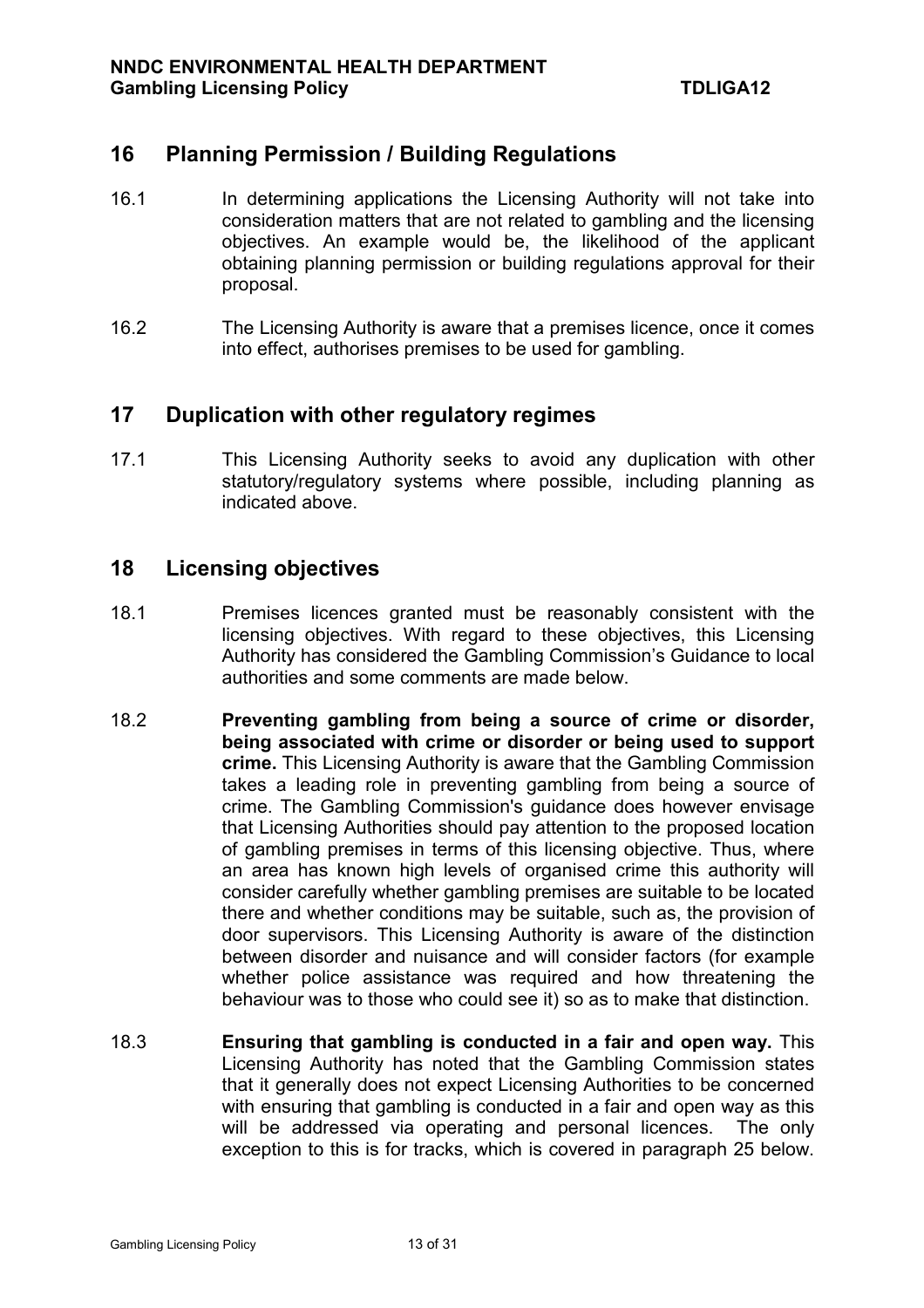18.4 **Protecting children and other vulnerable persons from being harmed or exploited by gambling.** This Licensing Authority has noted the Gambling Commission's guidance for local authorities' states that this objective means preventing children from taking part in gambling (as well as restriction of advertising so that gambling products are not aimed at or are, particularly attractive to children). The Licensing Authority will therefore consider, as suggested in the Gambling Commission's guidance, whether specific measures are required at particular premises, with regard to this licensing objective. Appropriate measures may include supervision of entrances/machines, segregation of areas etc.

As regards the term "vulnerable persons" it is noted that the Gambling Commission does not seek to offer a definition but states that "it will for regulatory purposes assume that this group includes people who gamble more than they want to; people who gambling beyond their means; and people who may not be able to make informed or balanced decisions about gambling due to a mental impairment, alcohol or drugs". This Licensing Authority will consider this licensing objective on a case by case basis.

# **19 Conditions**

19.1Any conditions attached to licences will be proportionate and will be:

- relevant to the need to make the proposed building suitable as a gambling facility
- directly related to the premises and the type of licence applied for
- fairly and reasonably related to the scale and type of premises
- reasonable in all other respects
- 19.2 Decisions upon individual conditions will be made on a case by case basis, although there will be a number of measures this Licensing Authority will consider utilising should there be a need to ensure the licensing objectives are met'. such as the use of supervisors, appropriate signage for adult only areas etc. There are specific comments made in this regard under some of the licence types below. This Licensing Authority will also expect the licence applicant to offer his/her own suggestions as to way in which the licensing objectives can be met effectively.
- 19.3 This Licensing Authority will also consider specific measures which may be required for buildings which are subject to multiple premises licences. Such measures may include the supervision of entrances; segregation of gambling from non-gambling areas frequented by children; and the supervision of gaming machines in non-adult gambling specific premises in order to pursue the licensing objectives.
- 19.4 This Authority will ensure that where category C or above machines are on offer in premises to which children are admitted:
	- all such machines are located in an area of the premises which is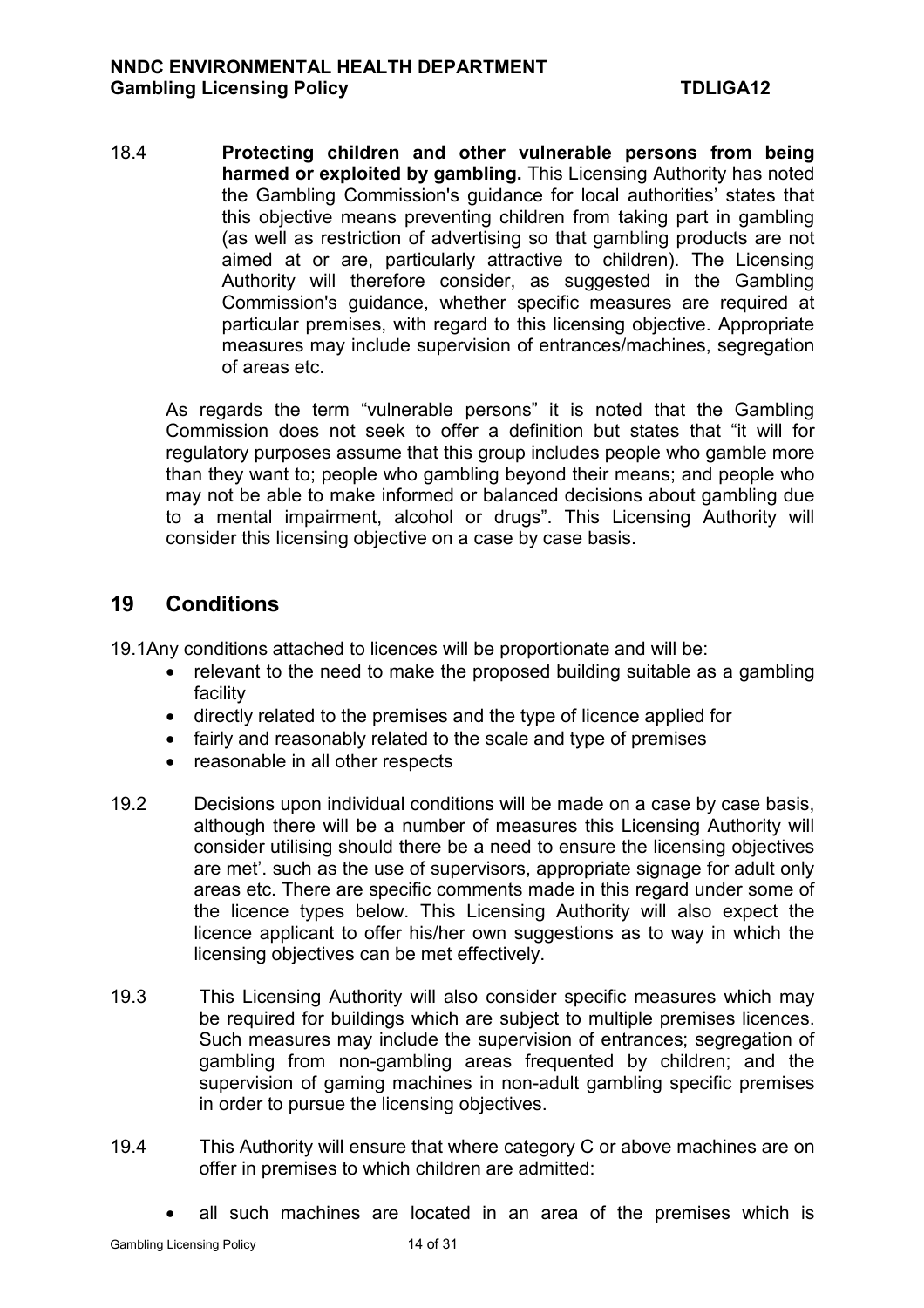separated from the remainder of the premises by a physical barrier which is effective to prevent access other than through a designated entrance

- only adults are admitted to the area where these machines are located
- access to the area where the machines are located is supervised
- the area where these machines are located is arranged so that it can be observed by the staff or the licence holder
- at the entrance to and inside any such areas there are prominently displayed notices indicating that access to the area is prohibited to persons under 18
- 19.5 This Licensing Authority is aware that tracks may be subject to one or more than one premises licence, provided each licence relates to a specified area of the track. As per the Gambling Commission's guidance, this Licensing Authority will consider the impact upon the third licensing objective and the need to ensure that entrances to each type of premises are distinct and that children are excluded from gambling areas where they are not permitted to enter.
- 19.6 It is noted that there are conditions which the Licensing Authority cannot attach to premises licences which are:
	- any condition on the premises licence which makes it impossible to comply with an operating licence condition
	- conditions relating to gaming machine categories, numbers, or method of operation
	- conditions which provide that membership of a club or body be required (the Gambling Act 2005 specifically removes the membership requirement for casino and bingo clubs and this provision prevents it being reinstated
	- conditions in relation to stakes, fees, winning or prizes

#### 19.7*Door Supervisors*

If the Licensing Authority is concerned that a premises may attract disorder or be subject to attempts at unauthorised access (for example by children and young persons) then it may require that the entrances to the premises are controlled by a door supervisor, and is entitled to impose a condition on the premises licence to this effect.

# **20 Adult Gaming Centres**

- 20.1 This Licensing Authority will specifically have regard to the need to protect children and vulnerable persons from harm or being exploited by gambling and will expect the applicant to satisfy the authority that there will be sufficient measures to, for example, ensure that under 18 year olds do not have access to the premises.
- 20.2 This Licensing Authority may consider measures to meet the licensing objectives such as:
	- Proof of age schemes
	- **CCTV**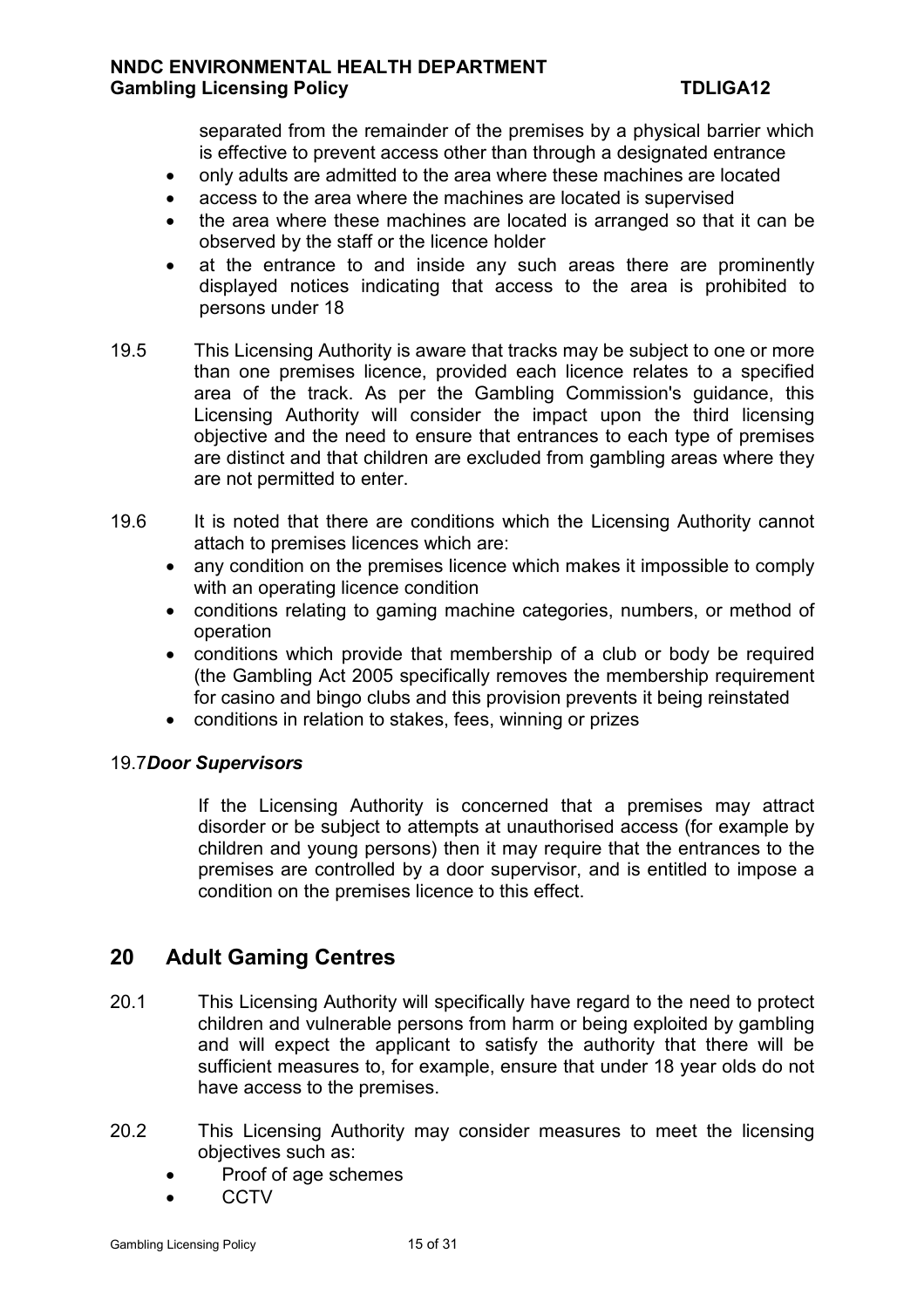- Supervision of entrances / machine areas
- Physical separation of areas
- Location of entry
- Notices / signage
- Specific opening hours
- Self-exclusion schemes
- Provision of information leaflets/helpline numbers for organisations such as GamCare

This list is not mandatory or exhaustive and is merely indicative of example measures.

# **21 (Licensed) Family Entertainment Centres**

- 21.1 This Licensing Authority will specifically have regard to the need to protect children and vulnerable persons from harm or being exploited by gambling and will expect the applicant to satisfy the authority, for example, that there will be sufficient measures to ensure that under 18 year olds do not have access to the adult only gaming machine areas.
- 21.2 This Licensing Authority may consider measures to meet the licensing objectives such as:
	- CCTV
	- Supervision of entrances/machine areas
	- Physical separation of areas
	- Location of entry
	- Notices/signage
	- Specific opening hours
	- Self-exclusion schemes
	- Provision of information leaflets/helpline numbers for organisations such as GamCare
	- Measures/training for staff on how to deal with suspected truant school children on the premises

This list is not mandatory or exhaustive and is merely indicative of example measures.**22 Casinos** 

- 22.1 There are currently no casinos operating within the District
- 22.2 The Licensing Authority has not passed a resolution under S166 of the Gambling Act 2005 not to issue casino premises licences. Any future decision to pass such a resolution will only be taken after a full consultation process has been undertaken and the statement of principles would be updated.

# **23 Bingo premises**

23.1 Children and young people are allowed into bingo premises; however,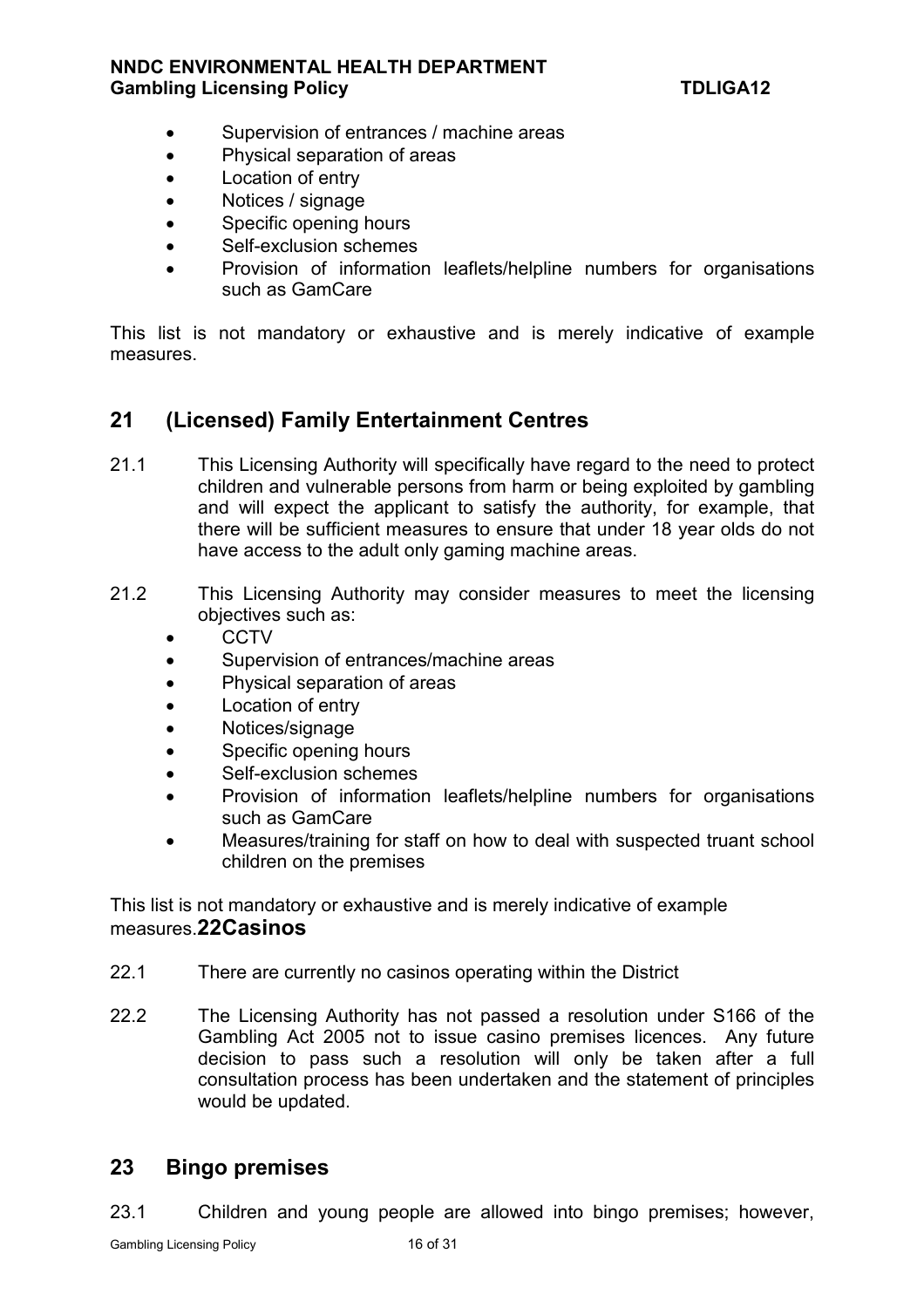they are not permitted to participate in the bingo and if category B or C machines are made available for use these must be separated from areas where children and young people are allowed.

# **24 Betting premises**

24.1 **Betting machines** *– A 'betting machine' is not a gaming machine and the Council is aware that it can attach a condition to restrict the number of betting machines.* This Licensing Authority will, as per the Gambling Commission's guidance, take into account the size of the premises, the number of counter positions available for person-to-person transactions and the ability of staff to monitor the use of the machines by children and young persons (it is an offence for those under 18 to bet) or by vulnerable people, when considering the number/nature/circumstances of betting machines an operator wants to offer.

# **25 Tracks**

- 25.1 This Licensing Authority is aware that tracks may be subject to one or more than one premises licence, provided each licence relates to a specified area of the track.
- 25.2 This Authority expects the premises licence applicant to demonstrate suitable measures to ensure that children do not have access to adult only gaming facilities. It is noted that children and young persons will be permitted to enter track areas where facilities for betting are provided on days when dog-racing and/or horse racing takes place, but that they are still prevented from entering areas where gaming machines (other than category D machines) are provided.
	- 25.3 This Licensing Authority may consider measures to meet the licensing objectives such as:
		- Proof of age schemes
		- $\bullet$  CCTV
		- Supervision of entrances/machine areas
		- Physical separation of areas
		- Location of entry
		- Notices/signage
		- Specific opening hours
		- Self-exclusion schemes
		- Provision of information leaflets/helpline numbers for organisations such as Game Care

This list is not mandatory or exhaustive and is merely indicative of example measures.

25.4 **Gaming machines** *–* Where the applicant holds a pool betting operating licence and is going to use the entitlement to four gaming machines,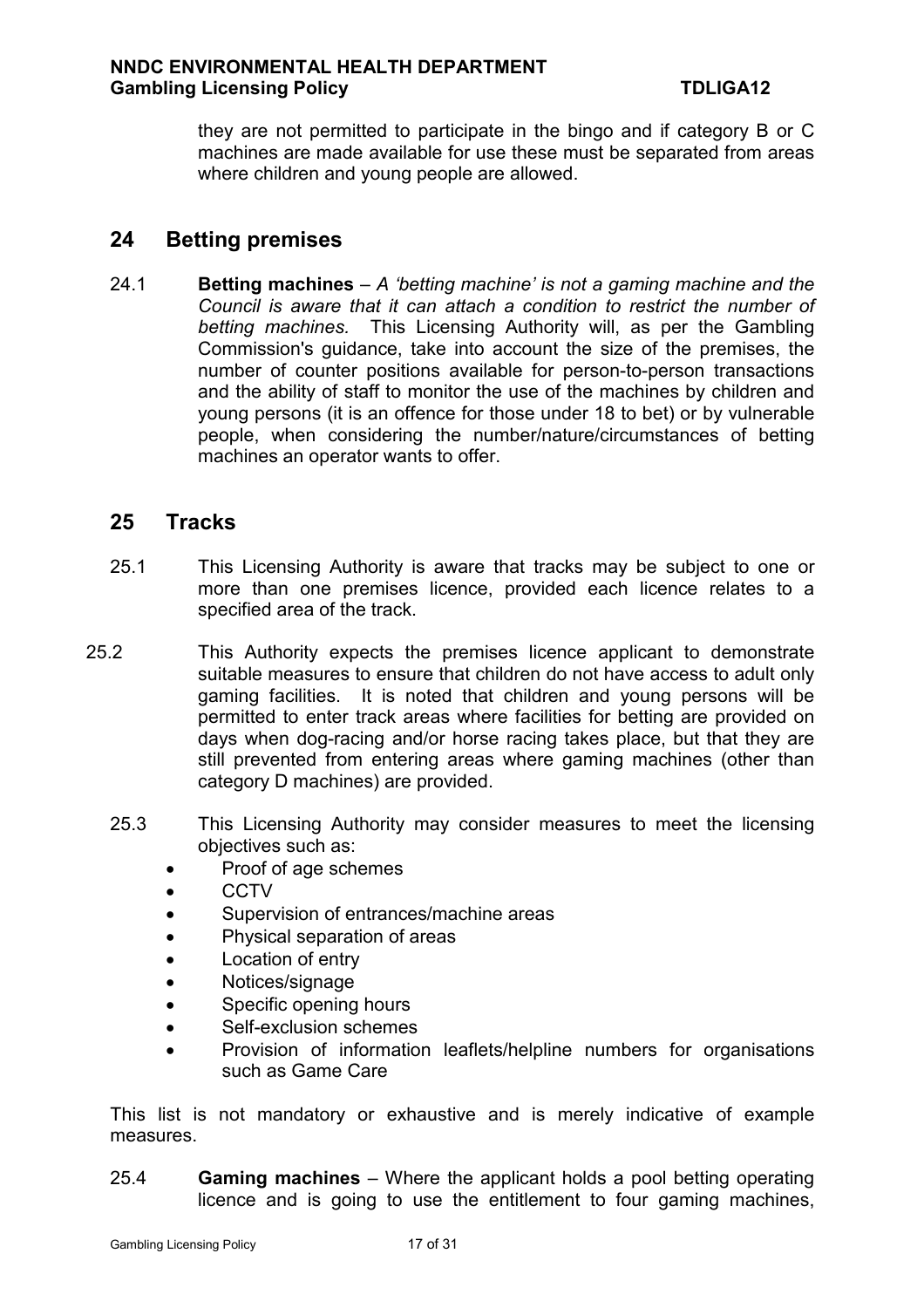machines (other than category D machines) should be located in areas from which children are excluded.

25.5 **Betting machines** – This Licensing Authority will, as per the Gambling Commission's guidance, take into account the size of the premises and the ability of staff to monitor the use of the machines by children and young persons (it is an offence for those under 18 to bet) or by vulnerable people, when considering the number/nature/circumstances of betting machines an operator proposes to offer.

# **26 Applications and plans**

- 26.1 Section 151 of the Act requires applicants to submit plans of the premises with their application, in order to ensure that the Licensing Authority has the necessary information to make an informed judgement about whether the premises are fit for gambling.
- 26.2 Plans for tracks do not need to be in a particular scale but should be drawn to scale and should be sufficiently detailed to include the information required by regulations.
- 26.3 Some tracks may be situated on agricultural land where the perimeter is not defined by virtue of an outer wall or fence, such as point-to-point racetracks. In such instances, where an entry fee is levied, track premises licence holders may erect temporary structures to restrict access to premises.
	- 26.4 In the rare cases where the outer perimeter cannot be defined, it is likely that the track in question will not be specifically designed for the frequent holding of sporting events or races. In such cases betting facilities may be better provided through occasional use notices where the boundary premises do not need to be defined.
	- 26.5 This Authority appreciates that it is sometimes difficult to define the precise location of betting areas on tracks. The precise location of where betting facilities are provided is not required to be shown on track plans, both by virtue of the fact that betting is permitted anywhere on the premises and because of the difficulties associated with pinpointing exact locations for some types of track. Applicants should provide sufficient information that this authority can satisfy itself that the plan indicates the main areas where betting might take place. For racecourses in particular, any betting areas subject to the "five times rule" (commonly known as betting rings) must be indicated on the plan. It is appreciated that racecourses may need the flexibility to provide different facilities on different days without the need to vary the licence and this will be reflected in the application process.

# **27 Travelling Fairs**

27.1 This Licensing Authority is responsible for deciding whether (where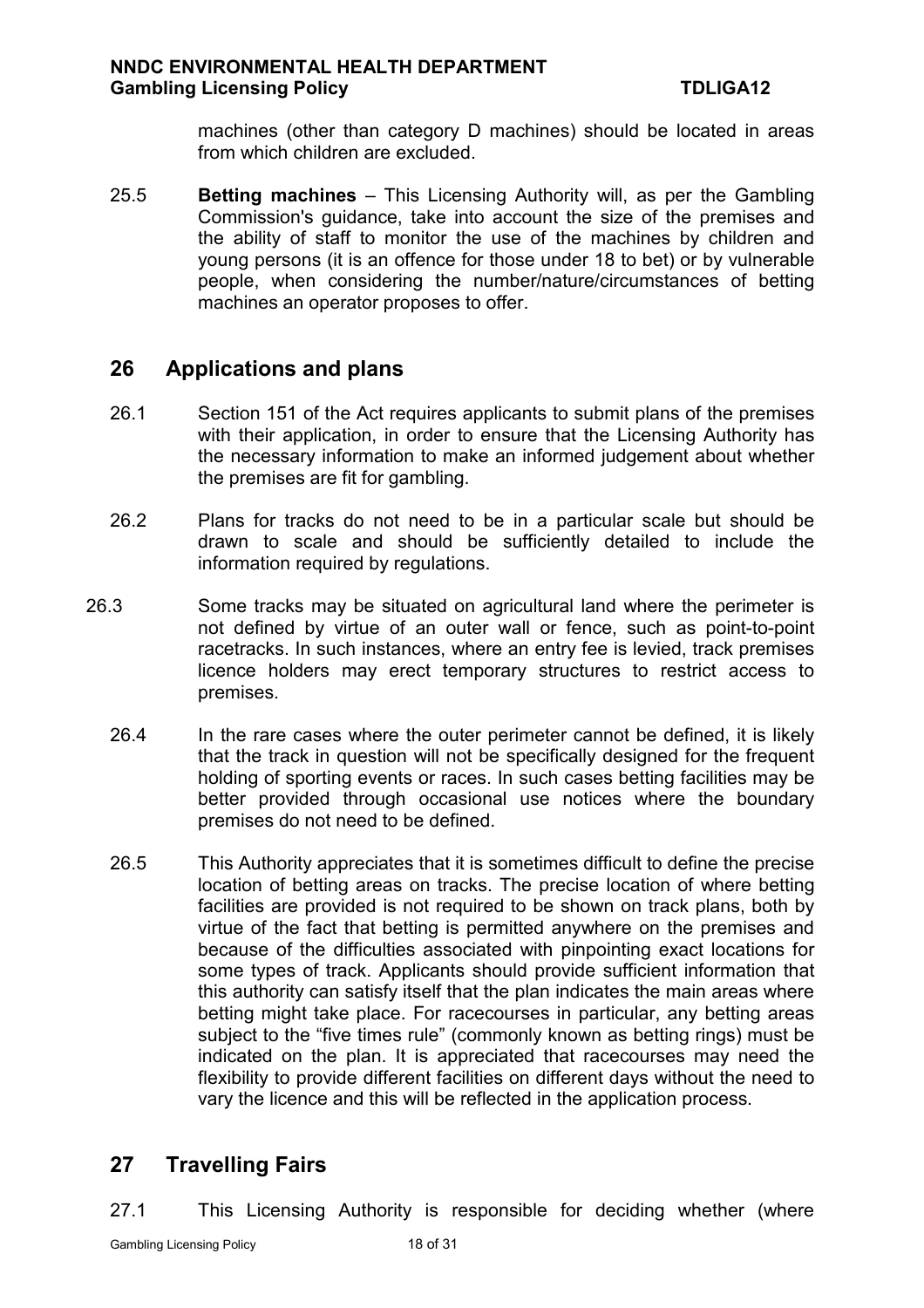category D machines and/or equal chance prize gaming without a permit is to be made available for use at travelling fairs) the statutory requirement that the facilities for gambling amount to no more than an ancillary amusement at the fair is met and will also consider whether the applicant falls within the statutory definition of a travelling fair

27.2 It is noted that the 27-day statutory maximum for the land being used as a fair applies on a per calendar year basis and that it applies to the piece of land on which the fairs are held, regardless of whether it is the same or different travelling fairs occupying the land. This Licensing Authority will work with its neighbouring authorities to ensure that land which crosses our boundaries is monitored so that the statutory limits are not exceeded.

# **28 Provisional Statements**

.

- 28.1 Developers may wish to apply to this Authority for provisional statements before entering into a contract to buy or lease property or land to judge whether a development is worth taking forward in light of the need to obtain a premises licence. There is no need for the applicant to hold an operating licence in order to apply for a provisional statement.
- 28.2 Section 204 of the Gambling Act provides for a person to make an application to the licensing authority for a provisional statement in respect of premises that he or she:
	- expects to be constructed
	- expects to be altered
	- expects to acquire a right to occupy
- 28.3 The process for considering an application for a provisional statement is the same as that for a premises licence application. The Applicant is obliged to give notice of the application in the same way as applying for a premises licence. Responsible authorities and interested parties may make representations and there are rights of appeal.
- 28.4 In contrast to the premises licence application, the Applicant does not have to hold or have applied for an operating licence from the Gambling Commission and they do not have to have a right to occupy the premises in respect of which their provisional application is made.
- 28.5 The holder of a provisional statement may then apply for a premises licence once the premises are constructed, altered or acquired. The Licensing Authority will be constrained in the matters it can consider when determining the premises licence application, and in terms of representations about premises licence applications that follow the grant of a provisional statement, no further representations from relevant authorities or interested parties can be taken into account unless:
	- they concern matters which could not have been addressed at the provisional statement stage
	- they reflect a change in the applicant's circumstances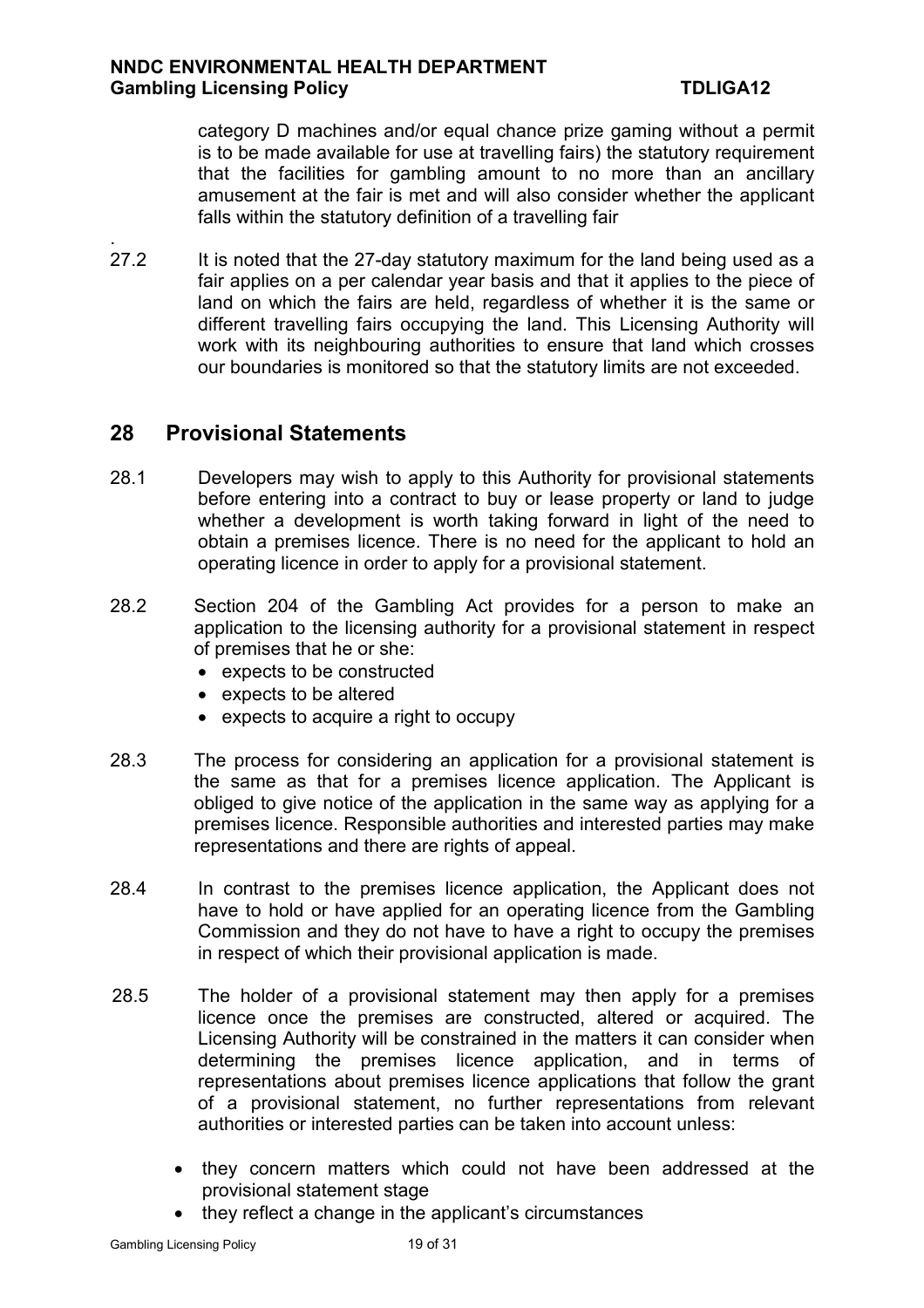- 28.6 In addition, the authority may refuse the premises licence (or grant it on terms different to those attached to the provisional statement) only by reference to matters:
	- which could not have been raised by objectors at the provisional statement stage
	- which in the authority's opinion reflect a change in the operator's circumstances
	- where the premises has not been constructed in accordance with the plan submitted with the application. This must be a substantial change to the plan and this Licensing Authority notes that it can discuss any concerns it has with the Applicant before making a decision

### **29 Reviews**

- 29.1Requests for a review of a premises licence can be made by interested parties or responsible authorities; however, it is for the Licensing Authority to decide whether the review is to be carried-out. This will be on the basis of whether the request for the review is relevant to the matters listed below:
	- in accordance with any relevant code of practice issued by the Gambling **Commission**
	- in accordance with any relevant quidance issued by the Gambling **Commission**
	- reasonably consistent with the licensing objectives
	- in accordance with the authority's statement of licensing policy
- 29.2The request for the review will also be subject to the consideration by the authority as to whether the request is frivolous, vexatious, or whether it will certainly not cause this authority to wish to alter/revoke/suspend the licence, or whether it is substantially the same as previous representations or requests for review.
- 29.3 The Licensing Authority can also initiate a review of a particular premises licence, or a particular class of premises licence on the basis of any reason which it thinks is appropriate.
- 29.4 Once a valid application for a review has been received by the Licensing Authority, representations can be made by responsible authorities and interested parties during a 28-day period. This period begins 7 days after the application was received by the licensing authority, who will publish notice of the application within 7 days of receipt.
- 29.5 The Licensing Authority must carry out the review as soon as possible after the 28-day period for making representations has passed.
- 29.6 The purpose of the review will be to determine whether the licensing authority should take any action in relation to the licence. If action is justified, the options open to the licensing authority are: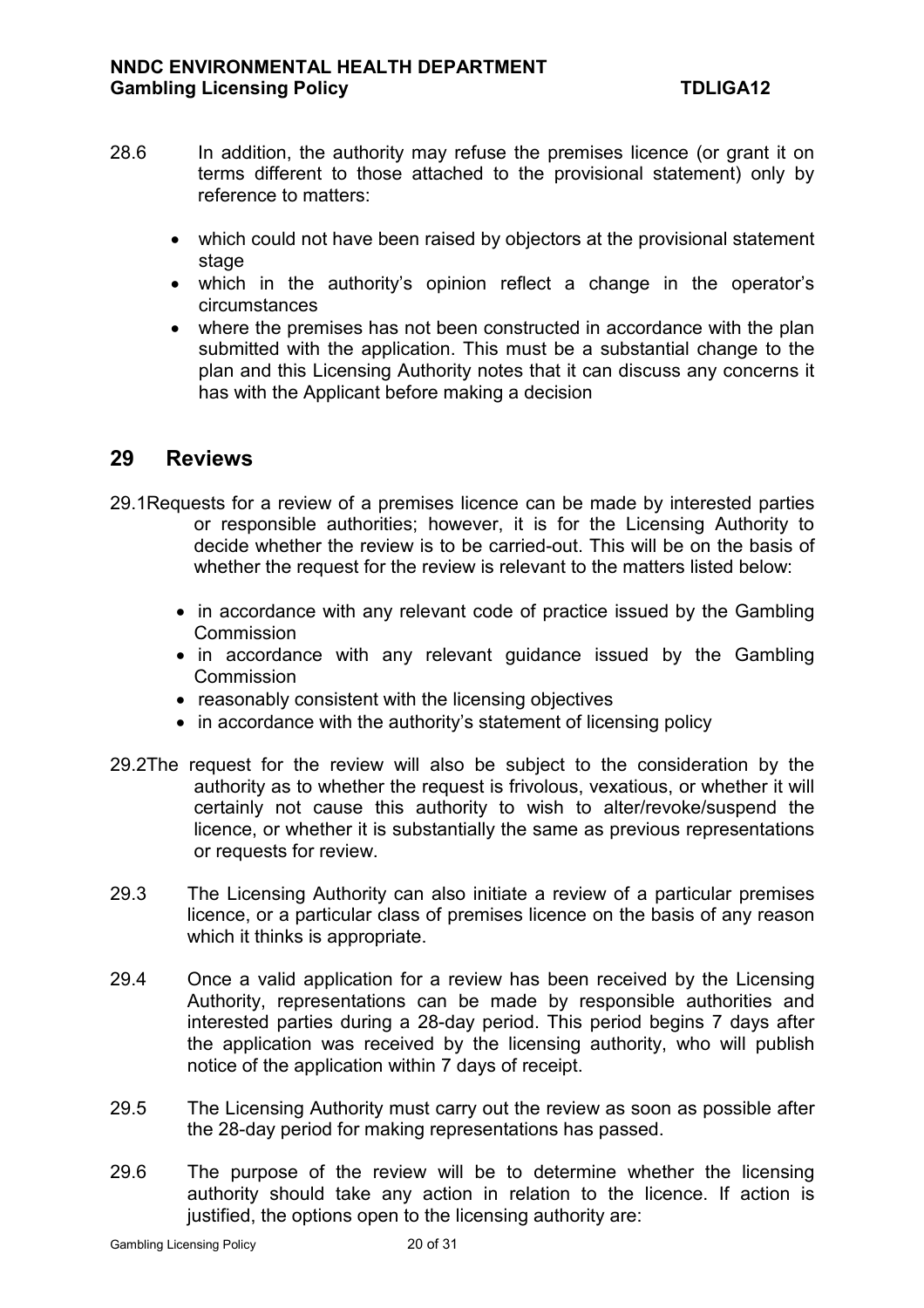- add, remove or amend a licence condition imposed by the licensing authority
- exclude a default condition imposed by the Secretary of State (e.g. opening hours) or remove or amend such an exclusion
- suspend the premises licence for a period not exceeding three months
- revoke the premises licence
- 29.7 In determining what action, if any, should be taken following a review, the Licensing Authority must have regard to the principles set out in Section 153 of the Act, as well as any relevant representations.
- 29.8 In particular, the Licensing Authority may also initiate a review of a premises licence on the grounds that a premises licence holder has not provided facilities for gambling at the premises. This is to prevent people from applying for licences in a speculative manner without intending to use them.
- 29.9 Once the review has been completed, the Licensing Authority must, as soon as possible, notify its decision to:
	- the licence holder
	- $\bullet$  the applicant for review (if any)
	- the Commission
	- any person who made representations
	- the chief officer of police or chief constable
	- Her Majesty's Commissioners for Revenue and Customs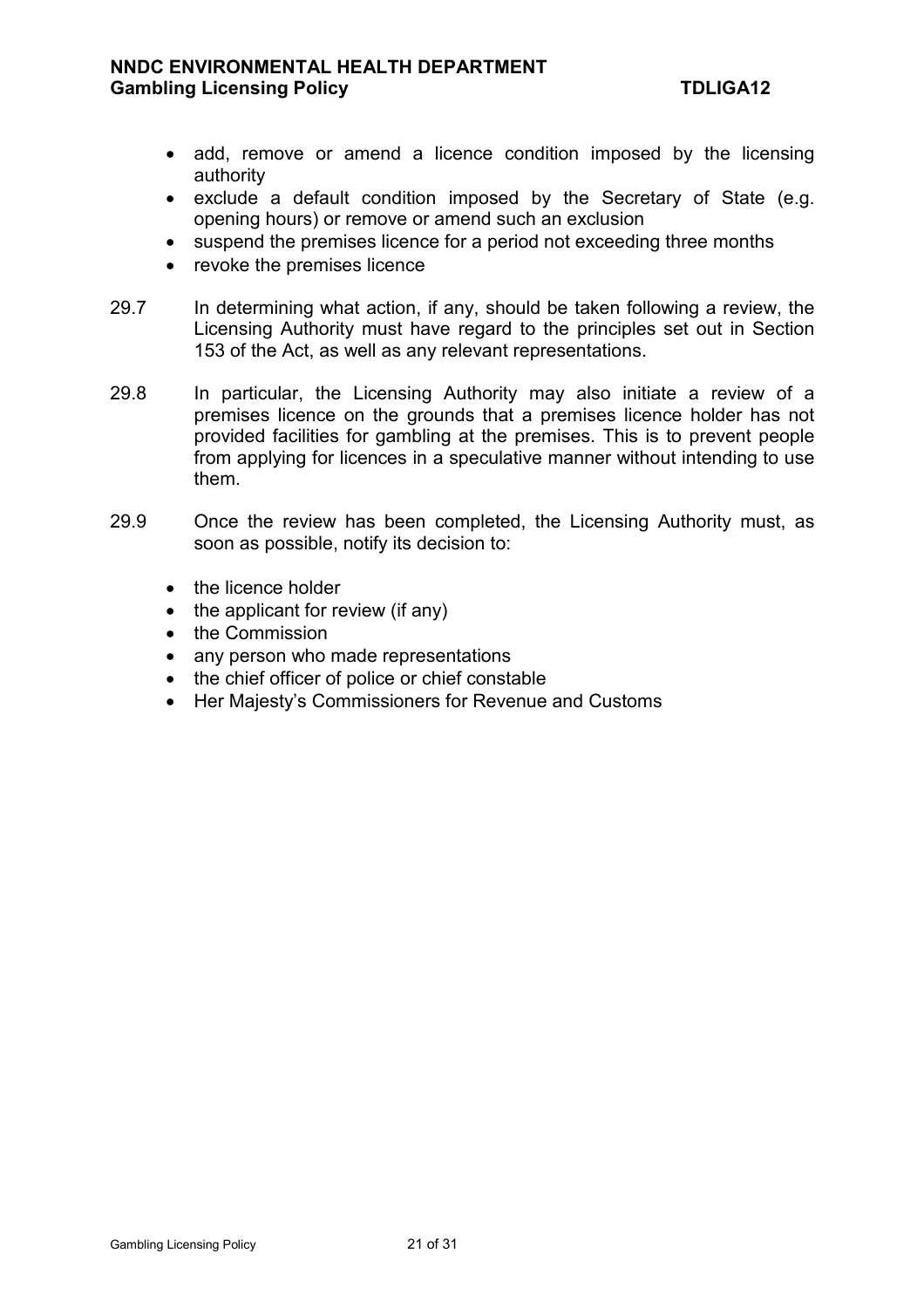# **PART C PERMITS / TEMPORARY & OCCASIONAL USE NOTICE**

#### **30 Unlicensed Family Entertainment Centre gaming machine permits (Statement of Principles on Permits – Schedule 10 paragraph 7)**

- 30.1 Where a premise does not hold a premises licence but wishes to provide gaming machines, it may apply to the Licensing Authority for this permit. It should be noted that the applicant must show that the premises will be wholly or mainly used for making gaming machines available for use (Section 238).
- 30.2 The Act states that a Licensing Authority may prepare a *statement of principles* that they propose to consider in determining the suitability of an applicant for a permit and in preparing this statement, and/or considering applications, it need not (but may) have regard to the licensing objectives and shall have regard to any relevant guidance issued by the Commission under Section 25 of the Act.
- 30.3 It should be noted that a Licensing Authority cannot attach conditions to this type of permit.
- 30.4 This Licensing Authority has adopted the following Statement of Principles, in respect of unlicensed FECs:
- 30.5 The Licensing Authority will expect the applicant to show that there are policies and procedures in place to protect children from harm. Such policies/procedures will be considered on their merits; however, they may include appropriate measures on staff training on how to deal with suspected truancy, how to deal with unsupervised very young children being on the premises and children causing problems around the premises.
- 30.6 The Licensing Authority will also expect the applicants demonstrate a full understanding of the maximum stakes and prizes of the gambling that is permissible in unlicensed FECs, and that staff are trained to have a full understanding of the maximum stakes and prizes.
	- 30.7 The Licensing Authority will require the following to be submitted in addition to the application form and fee:
		- Proof of the applicant's identity and age
		- Proof of the applicant's right to occupy the premises for which the permit is sought
		- (Where the applicant is an individual) a Basic Disclosure Certificate (BDC) dated no earlier than one calendar month on the day the application is received by the licensing authority. Holders of operating licences issued by the Gambling Commission are exempt from this requirement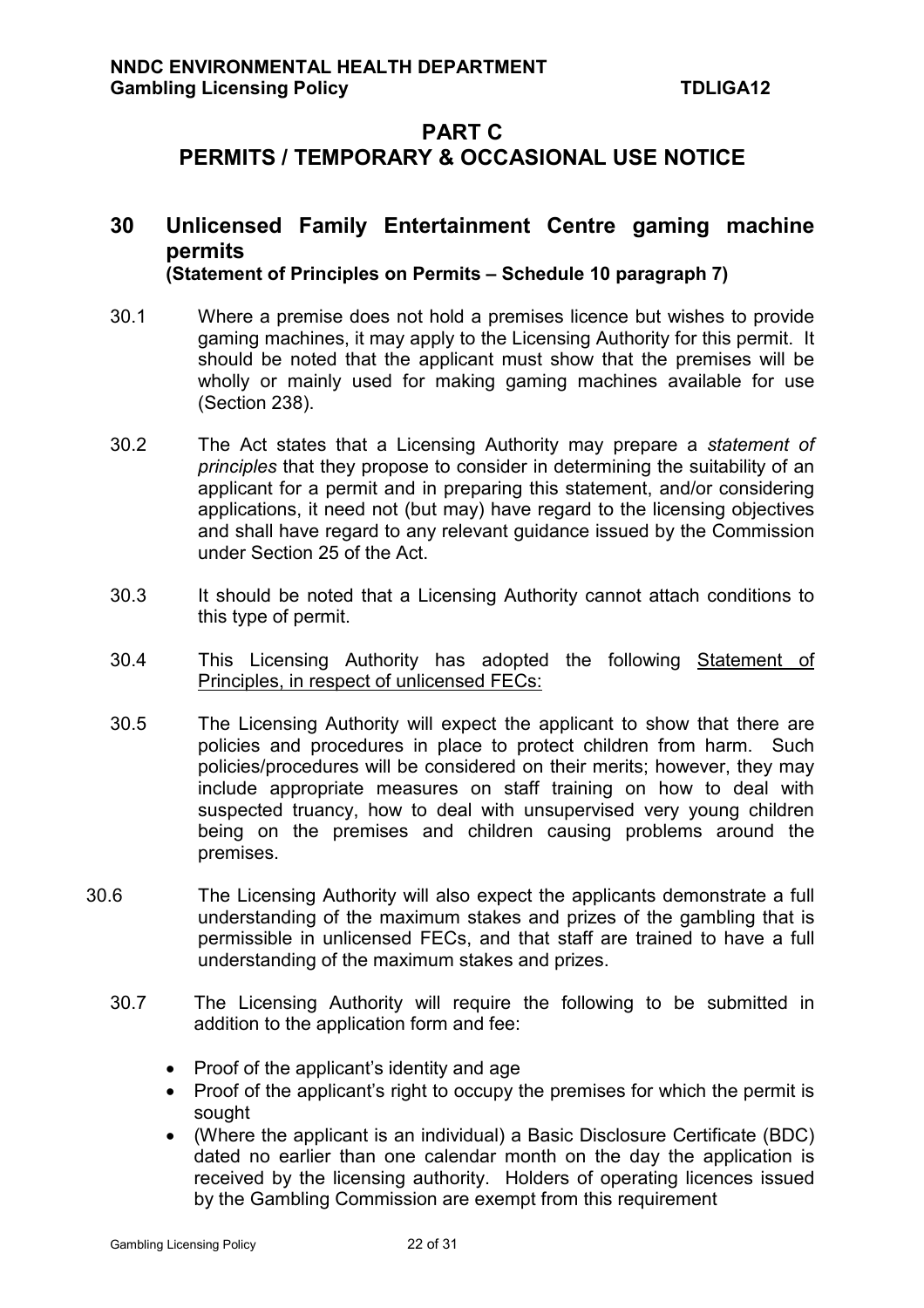- An insurance certificate (or certified copy) confirming the availability of public liability insurance covering the proposed activity
- $\bullet$  A plan scale 1:100 of the premises showing:
	- o The boundary of the premises including any internal and external walls, entrances, exits, doorways and windows, and indicating the points of access available to the public
	- o The location of any fixed or temporary structures
	- o The location of any counters, booths, offices or other locations from which staff may monitor the activities of persons on the premises
	- $\circ$  The location of any public toilets within the boundary of the premises
	- o The location of CCTV cameras
	- o The location of any ATM or other cash/change machines
	- o The proposed location of the Category 'D' machines
	- o Details of non category 'D' machines (e.g. skill with prizes machines)

### **31 (Alcohol) Licensed premises gaming machine permits (Schedule 13 paragraph 4(1))**

#### 31.1 **Automatic entitlement: 2 machines**

There is provision in the Act for premises licensed to sell alcohol for consumption on the premises to automatically have 2 gaming machines, of categories C and/or D. The premises merely need to notify the Licensing Authority.

- 31.2 The Licensing Authority can remove the automatic authorisation in respect of any particular premises if:
	- provision of the machines is not reasonably consistent with the pursuit of the licensing objectives
	- gaming has taken place on the premises that breaches a condition of Section 282 of the Gambling Act (i.e. that written notice has been provided to the Licensing Authority, that a fee has been provided and that any relevant code of practice issued by the Gambling Commission about the location and operation of the machine has been complied with)
	- the premises are mainly used for gaming
	- an offence under the Gambling Act has been committed on the premises

#### 31.3 **Permit: 3 or more machines**

If a premises wishes to have more than 2 machines, then it needs to apply for a permit and the licensing authority must consider that application based upon the licensing objectives, any guidance issued by the Gambling Commission issued under Section 25 of the Gambling Act 2005, and "*such matters as they think relevant*."

31.4 This Licensing Authority considers that "such matters" will be decided on a case by case basis but generally there will be regard to the need to protect children and vulnerable persons from harmed or being exploited by gambling and will expect the applicant to satisfy the authority that there will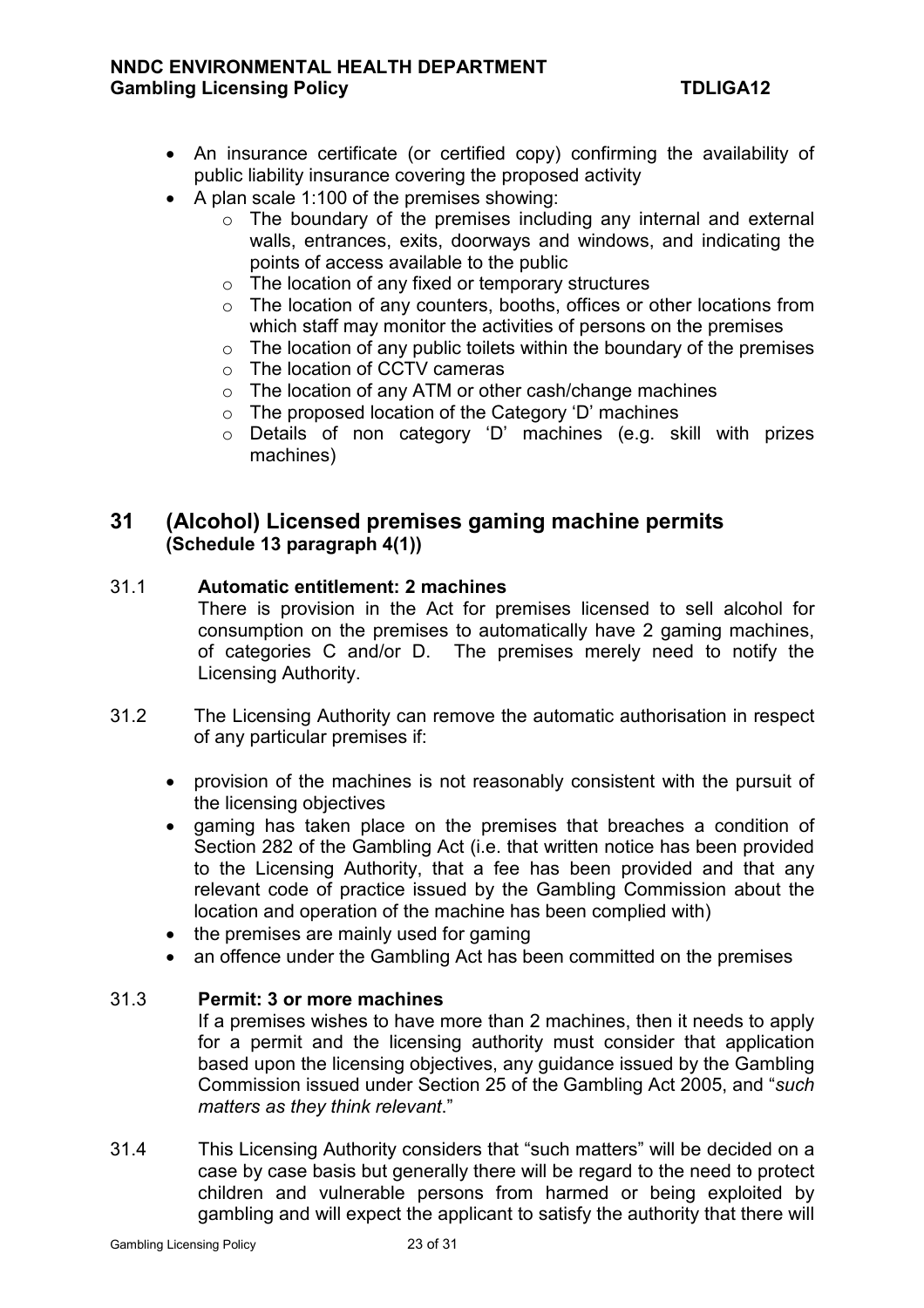be sufficient measures to ensure that under 18 year olds do not have access to the adult only gaming machines. Measures which will satisfy the authority that there will be no access may include the adult machines being in sight of the bar, or in the sight of staff that will monitor that the machines are not being used by those under 18. Notices and signage may also be help. As regards the protection of vulnerable persons, applicants may wish to consider the provision of information leaflets/helpline numbers for organisations such as GamCare.

- 31.5 It should be noted that the Licensing Authority can decide to grant the application with a smaller number of machines and/or a different category of machines than that applied for. Conditions (other than these) cannot be attached.
- 31.6 It should also be noted that the holder of a permit must comply with any Code of Practice issued by the Gambling Commission about the location and operation of the machine.

# **32 Prize Gaming Permits**

- 32.1 The Act states that a licensing authority may "prepare a statement of principles that they propose to apply in exercising their functions under this Schedule" which "may, in particular, specify matters that the Licensing Authority proposes to consider in determining the suitability of the applicant for a permit".
- 32.2 This Licensing Authority has prepared a Statement of Principles which is that the applicant should set out the types of gaming that he or she is intending to offer and that the applicant should be able to demonstrate:
	- that they understand the limits to stakes and prizes that are set out in **Regulations**
	- $\bullet$  that the gaming offered is within the law
	- clear policies that outline the steps to be taken to protect children from harm
- 32.3 The Licensing Authority shall also require (where the applicant is an individual) a Basic Disclosure Certificate (BDC) dated no earlier than one calendar month on the day the application is received by the Licensing Authority. Holders of operating licences issued by the Gambling Commission are exempt from this requirement.
- 32.4 In making its decision on an application for this permit the Licensing Authority does not need to (but may) have regard to the licensing objectives but must have regard to any Gambling Commission guidance. (Gambling Act 2005, Schedule 14 paragraph 8(3)).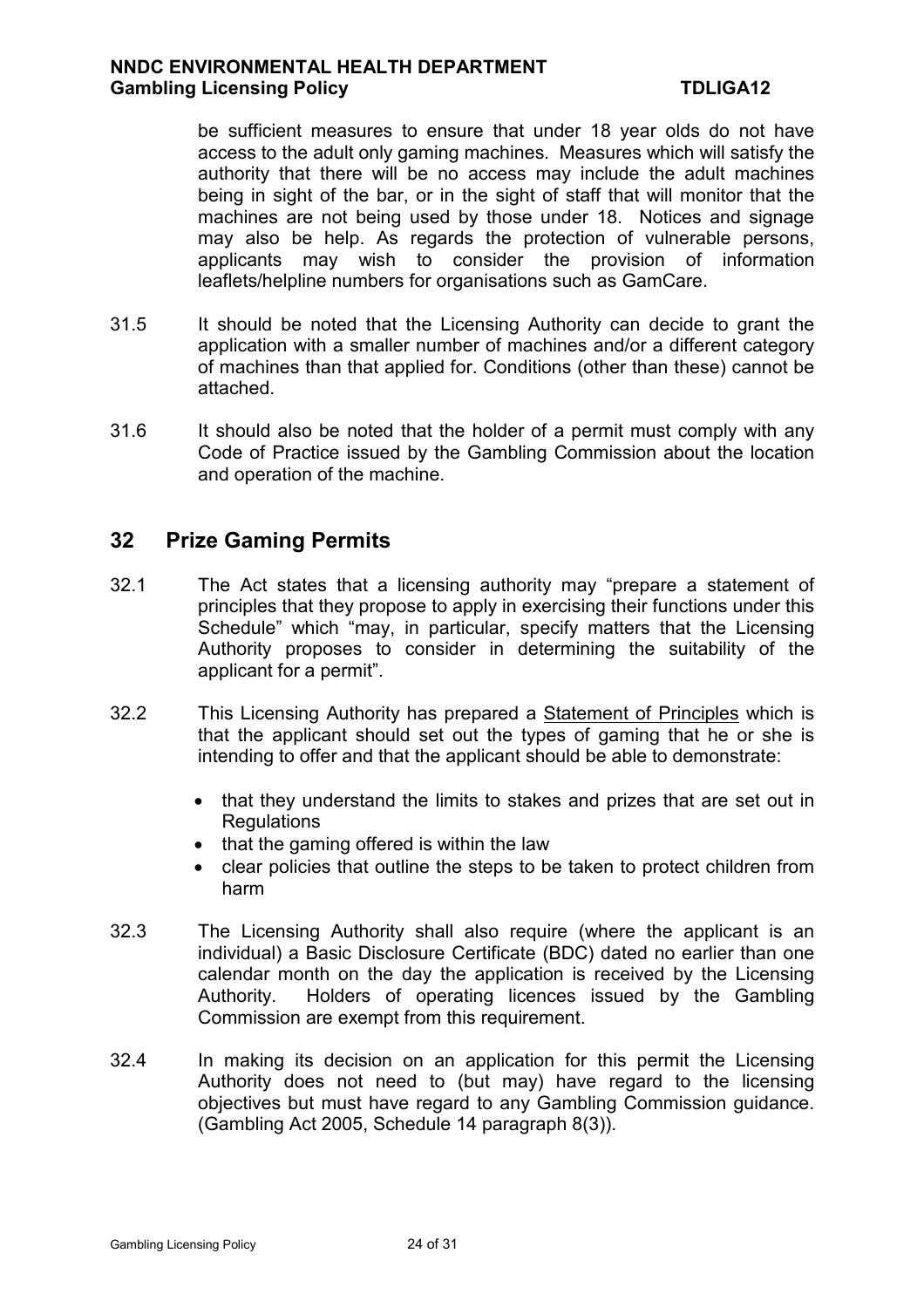- 32.5It should be noted that there are conditions in the Gambling Act 2005 by which the permit holder must comply, but that the Licensing Authority cannot attach conditions. The conditions in the Act are:
	- the limits on participation fees, as set out in regulations, must be complied with
	- all chances to participate in the gaming must be allocated on the premises on which the gaming is taking place and on one day; the game must be played and completed on the day the chances are allocated; and the result of the game must be made public in the premises on the day that it is played
	- the prize for which the game is played must not exceed the amount set out in regulations (if a money prize), or the prescribed value (if non-monetary prize)
	- participation in the gaming must not entitle the player to take part in any other gambling

# **33 Club Gaming and Club Machines Permits**

- 33.1 Members Clubs and Miners' welfare institutes (but not Commercial Clubs) may apply for a Club Gaming Permit or a Clubs Gaming machines permit. The Club Gaming Permit will enable the premises to provide gaming machines (3 machines of categories B, C or D), equal chance gaming and games of chance as set-out in forthcoming regulations. A Club Gaming machine permit will enable the premises to provide gaming machines (3 machines of categories B, C or D).
- 33.2 Licensing authorities may only refuse an application on the grounds that:
	- the applicant does not fulfil the requirements for a members' or commercial club or miners' welfare institute and therefore is not entitled to receive the type of permit for which it has applied
	- the applicant's premises are used wholly or mainly by children and/or young persons
	- an offence under the Act or a breach of a permit has been committed by the applicant while providing gaming facilities
	- a permit held by the applicant has been cancelled in the previous ten years
	- an objection has been lodged by the Commission or the police
- 33.3 There is also a 'fast-track' procedure available under the Act for premises which hold a Club Premises Certificate under the Licensing Act 2003 (Schedule 12 paragraph 10). As the Gambling Commission's Guidance for local authorities' states: "Under the fast-track procedure there is no opportunity for objections to be made by the Commission or the police, and the ground upon which an authority can refuse a permit are reduced." and "The grounds on which an application under the process may be refused are:
	- that the club is established primarily for gaming, other than gaming prescribed under schedule 12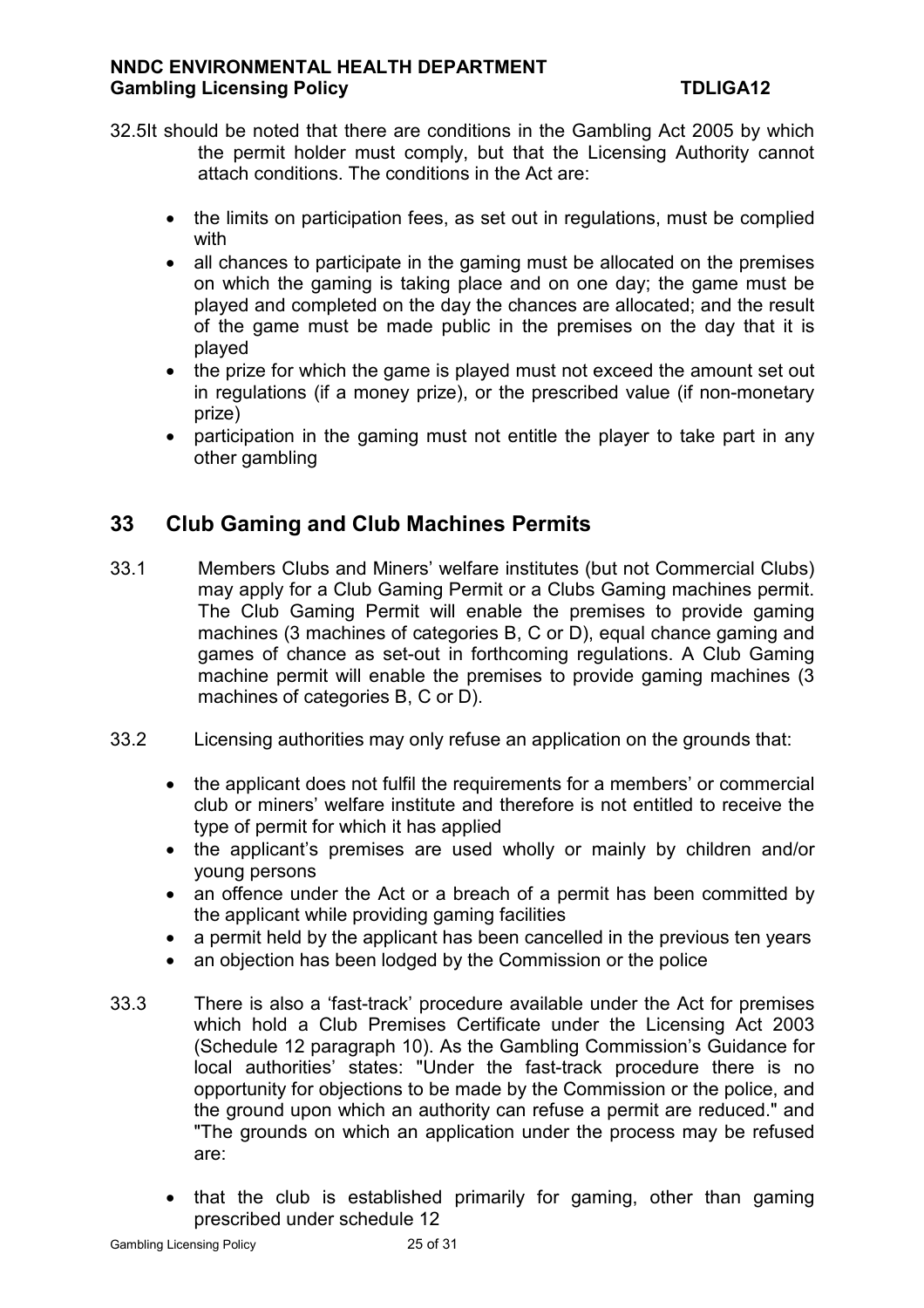- that in addition to the prescribed gaming, the applicant provides facilities for other gaming
- that a club gaming permit or club machine permit issued to the applicant in the last ten years has been cancelled
- 33.4 There are statutory conditions on club gaming permits that no child uses a category B or C machine on the premises and that the holder complies with any relevant provision of a code of practice about the location and operation of gaming machines.

# **34 Temporary Use Notices**

- 34.1 Temporary use notices allow the use of premises for gambling where there is no premises licence but where a gambling operator wishes to use the premises temporarily for providing facilities for gambling. Premises that might be suitable for a temporary use notice, according the Gambling Commission, would include hotels, conference centres and sporting venues.
- 34.2 The Licensing Authority can only grant a temporary use notice to a person or company holding a relevant operating licence, i.e. a non-remote casino operating licence.

# **35 Occasional Use Notices**

35.1 The Licensing Authority has little discretion as regards these notices aside from ensuring that the statutory limit of 8 days in a calendar year is not exceeded.

# **36 Small Society Lotteries**

- 36.1 The Licensing Authority will register and administer smaller noncommercial lotteries and applicants for lottery licences must apply to the licensing authority in the area where their principal office is located.
- 36.2 The Licensing Authority must be satisfied that the 'society' is established and conducted:
	- for charitable purposes (as defined in S2 of the Charities Act 2006);
	- for the purpose of enabling participation in, or of supporting, sport, athletics or a cultural nature activity; or
	- for any other non-commercial purpose other than private gain.

In determining whether the Society is non-commercial the Licensing Authority may require applicants to provide copies of the society's constitution or terms of reference.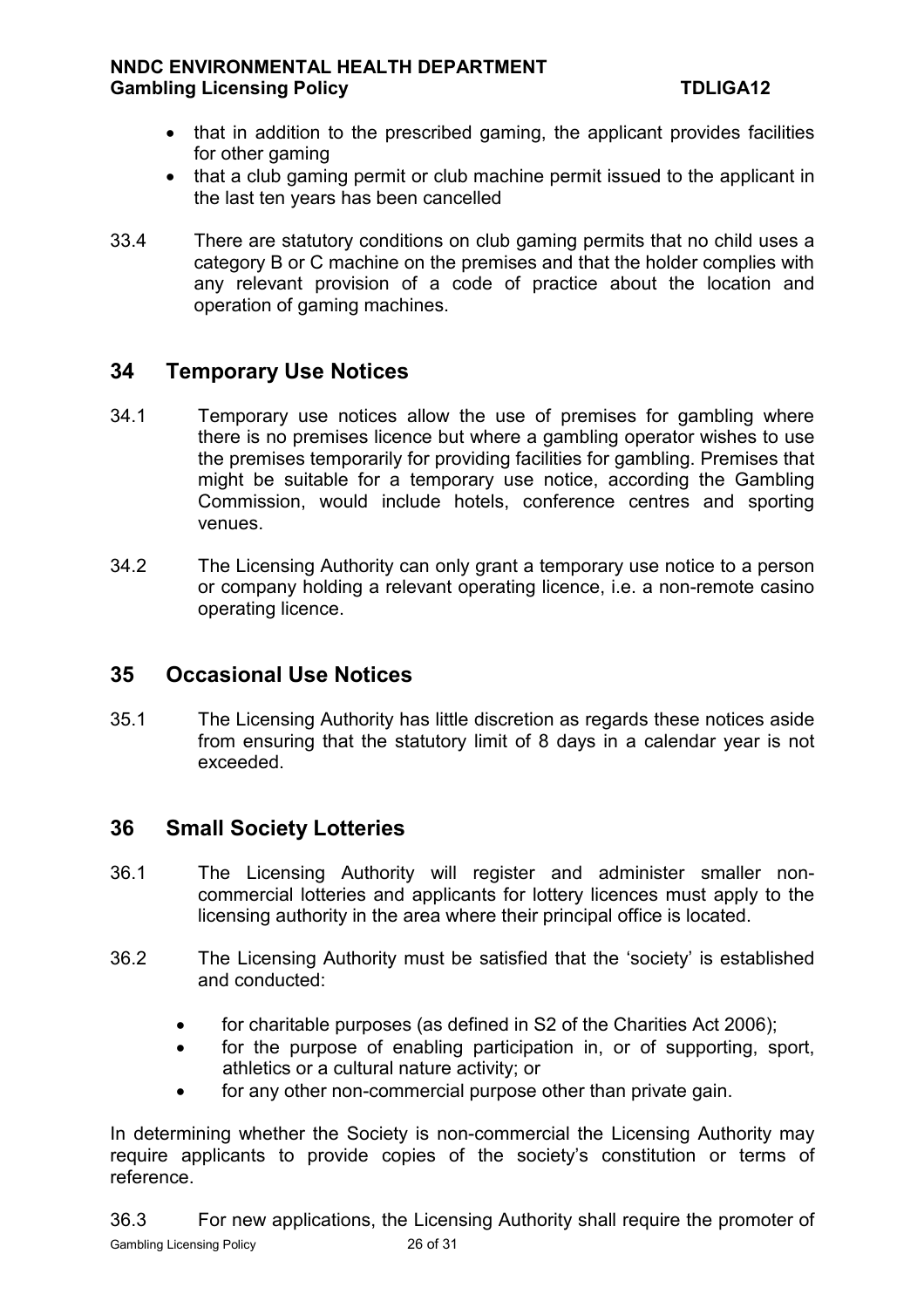the lottery to produce a Basic Disclosure Certificate (BDC) dated no earlier than one calendar month on the day the application is received by the Licensing Authority.

- 36.4 The Licensing Authority may refuse an application for registration if in their opinion:
	- The applicant is not a non-commercial society
	- A person who will or may be connected with the promotion of the lottery has been convicted of a relevant offence
	- Information provided in or with the application for registration is false or misleading
- 36.5 Where the Licensing Authority intends to refuse registration of a Society, it will give the Society an opportunity to make representations and will inform the Society of the reasons why it is minded to refuse registration and supply evidence on which it has reached that preliminary conclusion. In any event**,** the Licensing Authority will make available on its web-site its procedures on how it handles representations.
- 36.6 The Licensing Authority may revoke the registered status of a society if it thinks that they would have had to, or would be entitled to; refuse an application for registration if it were being made at that time. However, no revocations will take place unless the Society has been given the opportunity to make representations. The Licensing Authority will inform the society of the reasons why it is minded to revoke the registration and will provide an outline of the evidence on which it has reached that preliminary conclusion.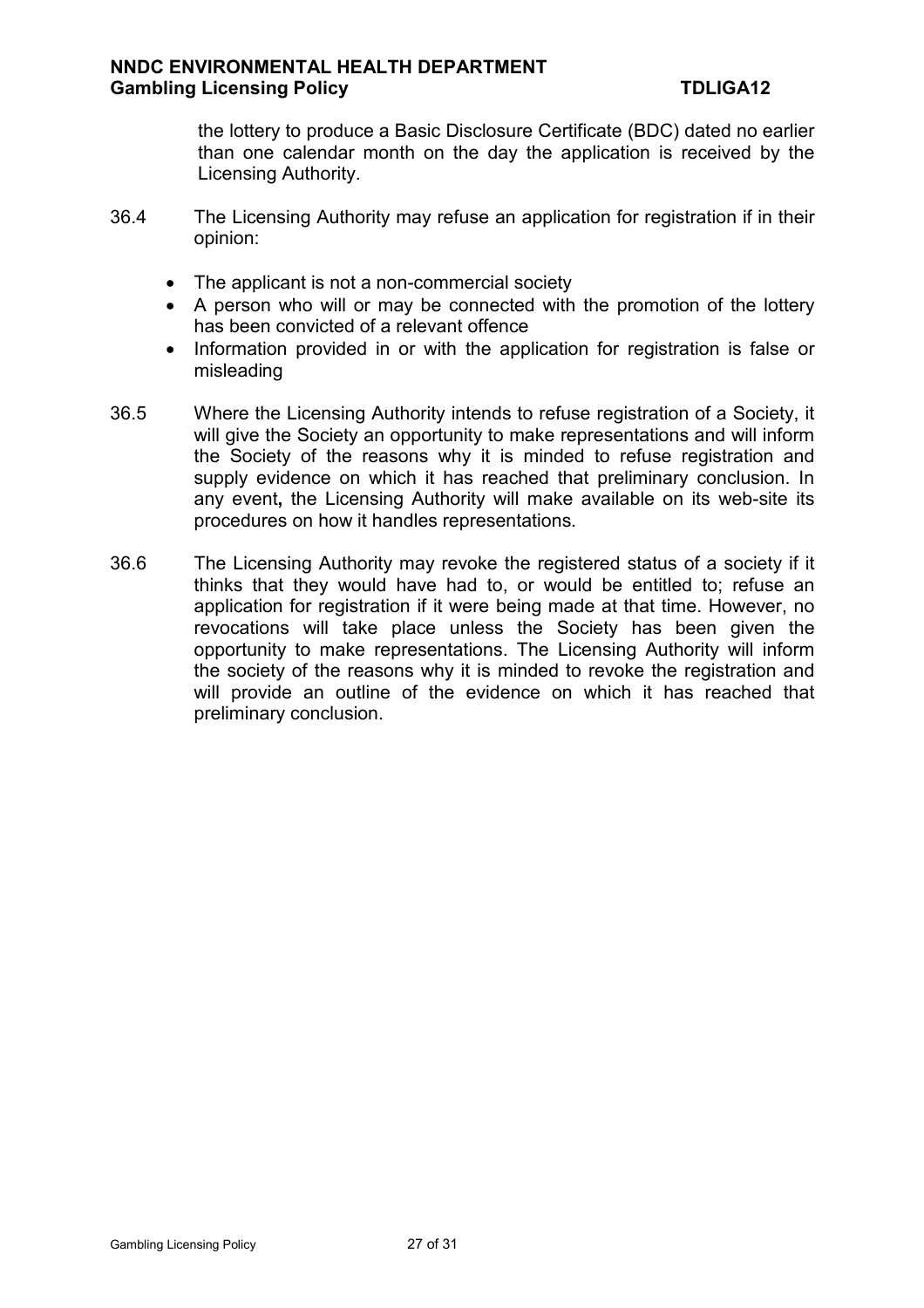# **PART D COMMITTEE, OFFICER DELEGATION AND CONTACTS**

# **37 Committee decisions and scheme of delegation**

- 37.1 The Licensing Authority is involved in a wide range of licensing decisions and functions and has established a Licensing Committee to administer them.
- 37.2 Licensing Sub-Committees made up of three Councillors from the main Licensing Committee will sit to hear applications where representations have been received from interested parties and responsible authorities. Ward Councillors will not sit on a Sub-Committee involving an application within their ward.
- 37.3 Where a Councillor who is a member of the Licensing Committee is making or has made representations regarding a licence on behalf of an interested party, in the interests of good governance they will disqualify themselves from any involvement in the decision making process affecting the licence in question.
- 37.4 The Council's Licensing Officers will deal with all other licensing applications where either no representations have been received, or where representations have been received and it is agreed by the parties that a hearing is not necessary.
- 37.5 Decisions as to whether representations are irrelevant, frivolous or vexatious will be made by Council Officers, who will make the decisions on whether representations or applications for licence reviews should be referred to the Licensing Sub-Committee. Where representations are rejected, the person making that representation will be given written reason as to why that is the case. There is no right of appeal against a determination that representations are not admissible.
- 37.6 The table shown at **Annex 3** sets out the agreed delegation of decisions and functions to Licensing Committee, Sub-Committee and Officers.
- 37.7 This form of delegation is without prejudice to Officers referring an application to a Sub-Committee or Full Committee if considered appropriate in the circumstances of any particular case.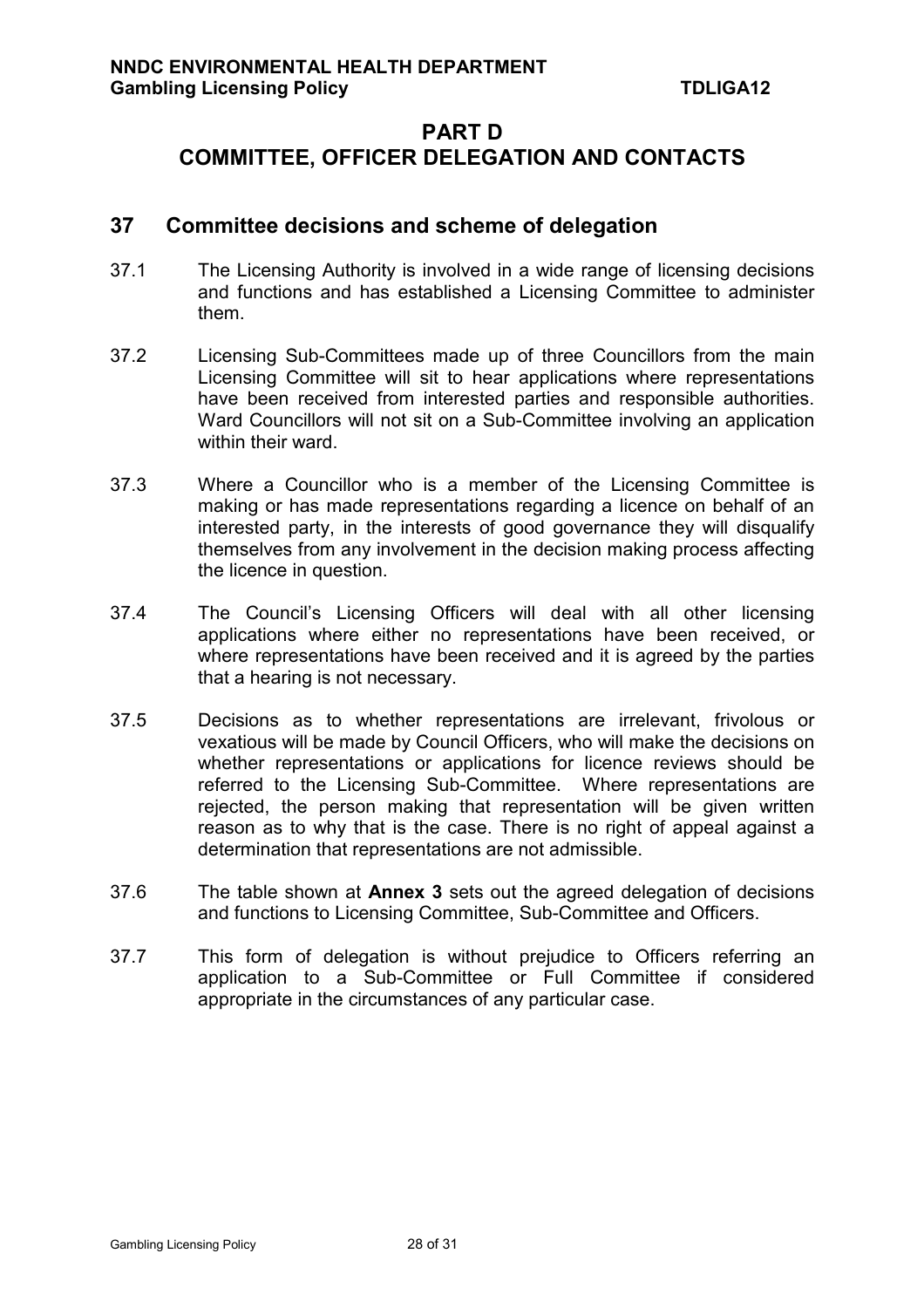#### **38 Contacts**

38.1 Further information about the Gambling Act 2005, this Statement of Licensing Policy or the application process can be obtained from:

> Licensing Team North Norfolk District Council Holt Road Cromer NR27 9EN

Tel: 01263 516189<br>E-mail: Licensing@north-norf Licensing@north-norfolk.gov.uk Website: www.northnorfolk.gov.uk

38.2 Information is also available from:

Gambling Commission Victoria Square House Victoria Square Birmingham B2 4BP

Tel: 0121 230 6666

Website: www.gamblingcommission.gov.uk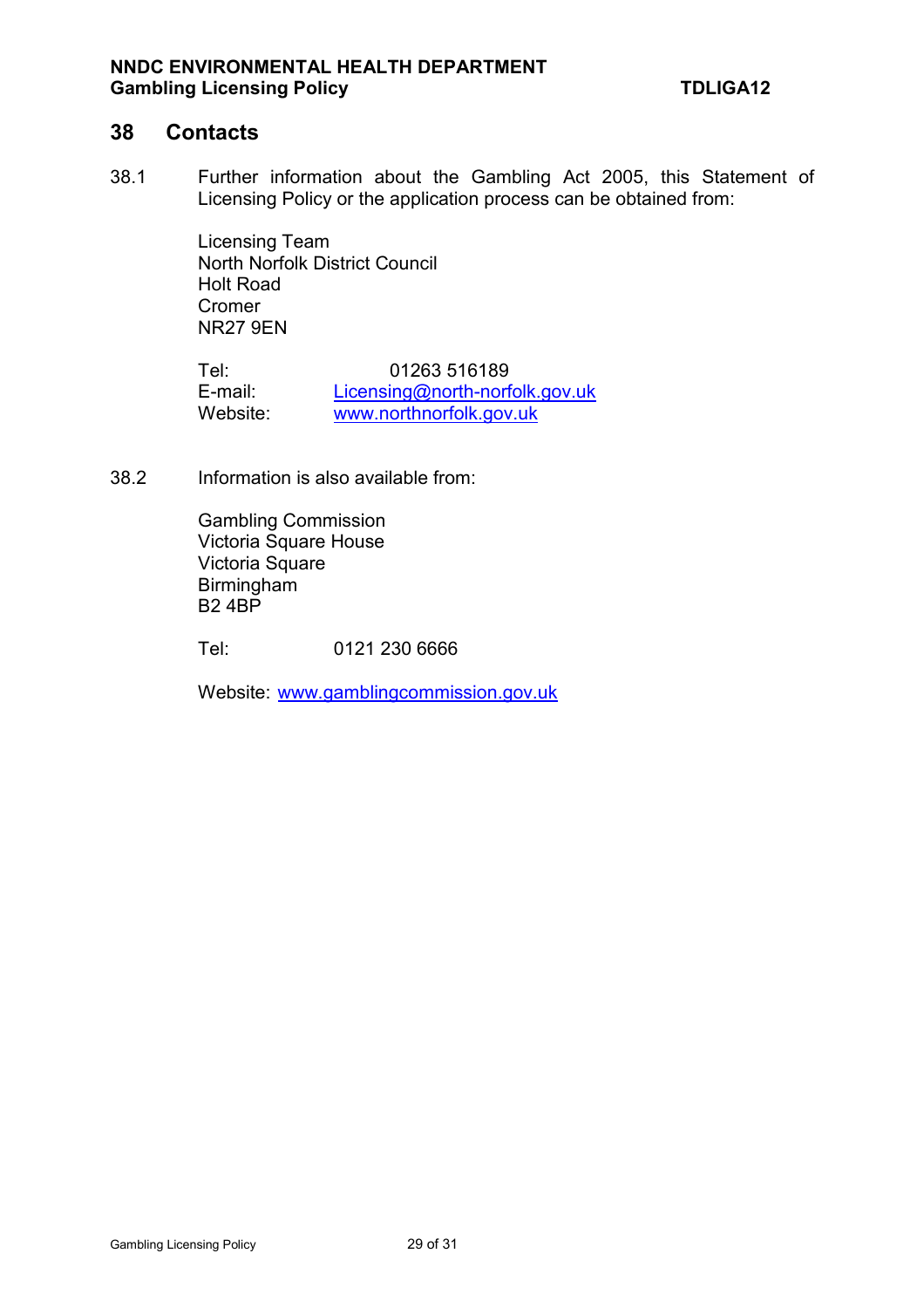# **Annex 1**

#### **List of Persons Consulted**

- North Norfolk District Council
- Gambling Commission
- Norfolk Constabulary (Chief Officer of Police and the Police and Crime Commissioner)
- Norfolk Fire Service
- Norfolk Safeguarding Children Board
- Norfolk County Council
- HM Revenue and Customs
- Norfolk Trading Standards
- Public Health, Norfolk County Council
- Association of British Bookmakers
- Gamblers Anonymous

#### Gamcare

Responsible Gambling Trust t/a Gambleaware

British Amusement Catering Trade Association (BACTA)

British Beer and Pub Association

Housing Associations;

- Broadland Housing Association
- Cotman Housing Association
- Orbit Housing Association
- Peddars Way Housing Association
- Victory Housing Trust
- Wherry Housing Association

Market Town Surgeries;

- Cromer Group Practice
- Staithe Surgery, Stalham
- Paston Surgery, North Walsham
- Fakenham Medical Practice
- Holt Medical Practice

Norfolk Chamber of Commerce and Industry

Association of Licensed Multiple Retailers

Gambling Therapy, Gordon Moody Association, Dudley

Parish Clerks and Town Councils

Holders of Gambling Act 2005 licences/permits and registrations issued by North Norfolk District Council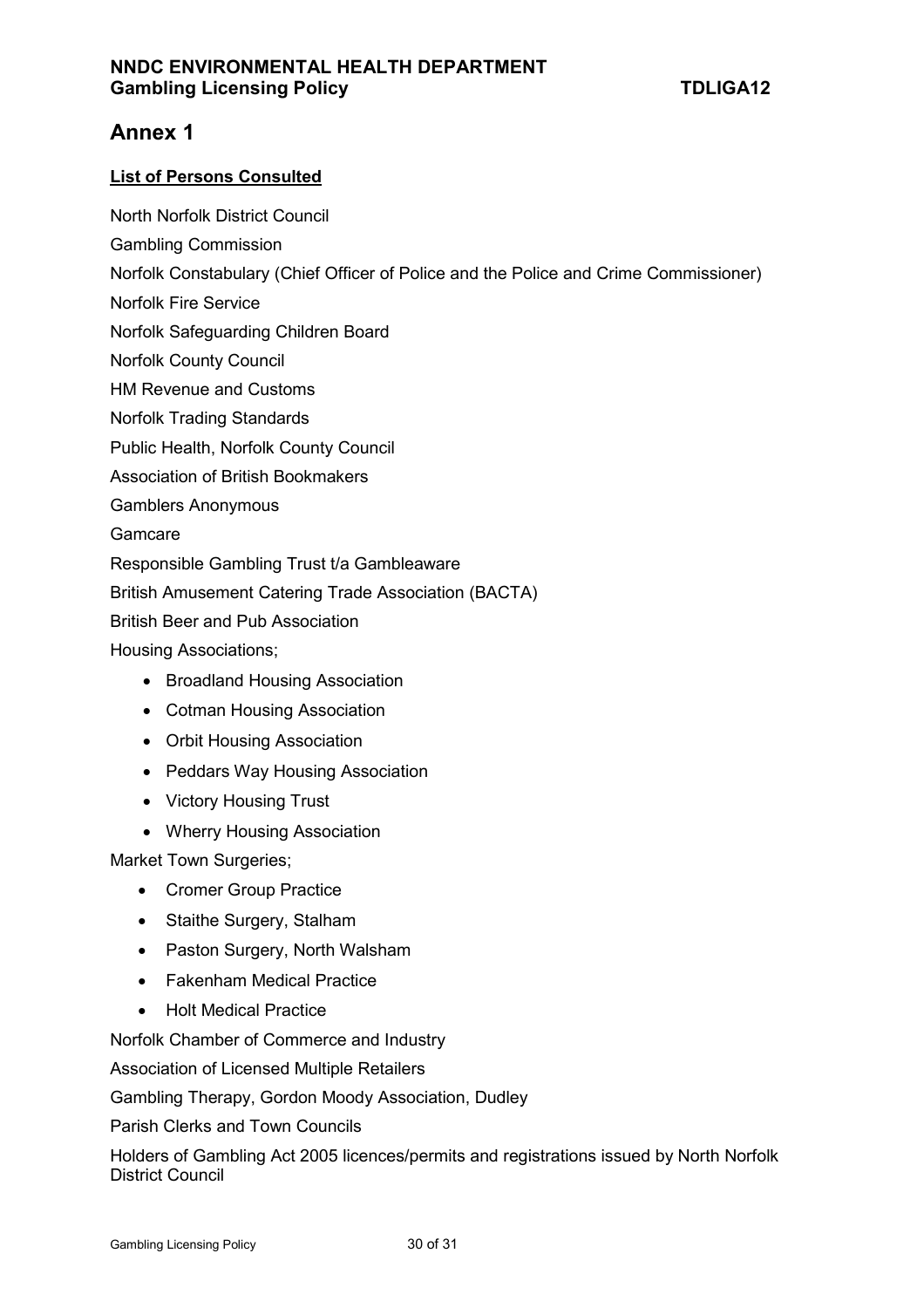# **Annex 2**

| <b>RESPONSIBLE AUTHORITIES</b>                               |                                                    |  |  |  |
|--------------------------------------------------------------|----------------------------------------------------|--|--|--|
| <b>The Licensing Authority</b>                               | <b>The Gambling Commission</b>                     |  |  |  |
| <b>North Norfolk District Council</b>                        | Victoria Square House                              |  |  |  |
| <b>Holt Road</b>                                             | Victoria Square                                    |  |  |  |
| Cromer                                                       | Birmingham                                         |  |  |  |
| Norfolk NR27 9EN                                             | <b>B24BP</b>                                       |  |  |  |
| 01263 516189<br>Tel:                                         | 0121 230 6666<br>Tel:                              |  |  |  |
| Email: licensing@north-norfolk.gov.uk                        | Email: info@gamblingcommission.gov.uk              |  |  |  |
|                                                              |                                                    |  |  |  |
| The Chief Officer of Police                                  | <b>Fire Authority</b>                              |  |  |  |
| Norfolk Constabulary Licensing Team,<br><b>Bethel Street</b> | <b>Divisional Commander</b><br><b>Fire Station</b> |  |  |  |
| <b>Norwich</b>                                               | <b>Friars Lane</b>                                 |  |  |  |
| NR <sub>1</sub> 1NN                                          | <b>Great Yarmouth</b>                              |  |  |  |
|                                                              | <b>NR30 2RP</b>                                    |  |  |  |
| Tel: 01603 276024                                            |                                                    |  |  |  |
| Email: licensingteam@norfolk.pnn.police.uk                   | Tel: 01493 843212                                  |  |  |  |
|                                                              | Email: Gtyar@fire.norfolk.gov.uk                   |  |  |  |
| <b>Planning Authority</b>                                    | <b>Environmental Health</b>                        |  |  |  |
| <b>North Norfolk District Council</b>                        | <b>North Norfolk District Council</b>              |  |  |  |
| <b>Holt Road</b>                                             | <b>Holt Road</b>                                   |  |  |  |
| Cromer                                                       | Cromer                                             |  |  |  |
| Norfolk NR27 9EN                                             | Norfolk NR27 9EN                                   |  |  |  |
|                                                              | 01263 516085                                       |  |  |  |
| Tel:<br>01263 516150<br>Email: planning@north-norfolk.gov.uk | Tel:<br>Email: ep@north-norfolk.gov.uk             |  |  |  |
|                                                              |                                                    |  |  |  |
| Norfolk Safeguarding Children Board,                         | <b>HM Revenue and Customs</b>                      |  |  |  |
| Room 60 Lower Ground Floor                                   | <b>Excise Processing Teams</b>                     |  |  |  |
| <b>County Hall Martineau Lane</b>                            | <b>BX9 1GL</b>                                     |  |  |  |
| Norwich                                                      | <b>United Kingdom</b>                              |  |  |  |
| <b>NR1 2DH</b>                                               | Tel: 0300 322 7072 Option 7                        |  |  |  |
| Tel 01603 223409                                             | Email: NRUBetting&Gaming@HMRC.gsi.gov.uk           |  |  |  |
| Email: nscb@norfolk.gov.uk                                   |                                                    |  |  |  |
|                                                              |                                                    |  |  |  |